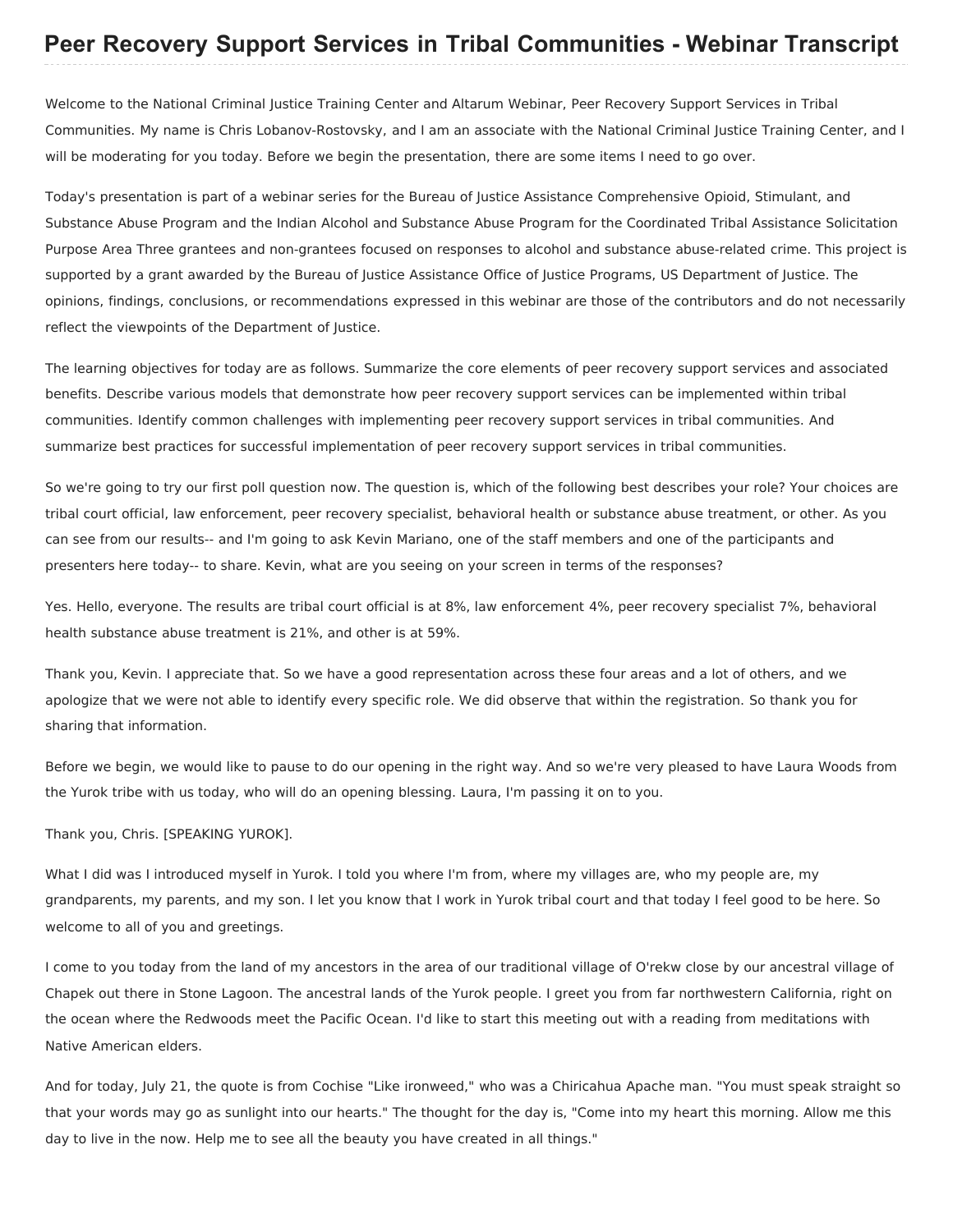"Let me know myself today. As I make mistakes, let me see them as lessons. Guide me. When I see others make mistakes, let me honor them for where they are. Let me realize that they are your children and only you, my grandfather, knows what is really going on. When my lips move, let the words be your words."

Let us pray. [YUROK]. Hear us today. Help us to make wise decisions today. Have mercy on us, creator.

 We have all been traumatized in some way, some of us more than others. And to those in pain, to those who are mourning, I ask relief for them and comfort. Help us all to realize the power of our words, how they can build up or tear down, how they can reinforce us, make us stronger, or destroy.

 Let us use our words wisely and with great care today. I also pray for our Mother Earth. As she's displaying the sickness that we humans have brought upon her, let all the people realize she's hurting. She's crying out for acknowledgment, for action, and needs our commitment to take care of her and to help her recover from all the damage we've so carelessly caused her.

 Everything starts and ends with our Mother Earth, for without her we are but dust. My prayer is that all people in the world and all the leaders in the world acknowledge her distress and act accordingly so that we can learn how and remember how to exist in harmony and restore the balance. Prayers for all the people working in the area of addiction and recovery, that they may find hope, strength, and all those who are walking their path into wellness also find strength, hope, and dignity in their journey.

Walk thou, walk thou, walk thou. Thank you. Thank you, thank you, thank you, creator, [YUROK]. Thank you. Back to you, Chris.

 Thank you, Laura. Very beautiful words as we kick off this webinar here today. Thank you for helping us to come into this with the right spirit. I am truly grateful for what you just did for us.

 So I'm now pleased to introduce you to our first presenter. Haley McCrary is from Altarum, and Haley, I'm now going to turn it over to you to go ahead and do this initial discussion on peer recovery support services. Haley?

 Thank you, Chris. Hello, everyone. Good afternoon. My name is Haley McCrary, and I am the project manager for the BJA COSSAP Training and Technical Assistance Center on Peer Recovery Support Services here at Altarum. Our center offers support to COSSAP grantees as well as other organizations and helps to implement peer support services in organizations across the criminal justice intercepts.

 To get us started on today's webinar, I'm going to give just a brief overview of peer recovery support services, or PRSS, so that we're all kind of on the same page with the language we're using here. And I'll also tell you about some of the supports and services that we offer at Altarum at the Training and Technical Assistance Center on PRSS and how you can request support around those services should you need it.

 So as most of you are likely aware, the criminal justice population has a disproportionately high rate of individuals who experience substance use disorders as well as co-occurring mental health and substance use disorders when compared to the general population. And substance use and dependence rates among those involved in the system are more than four times that of the general population. In recent years, many people have begun to recognize the potential of peer recovery support services as an important resource for engaging and supporting these individuals as they navigate recovery, and that's the background for why our center exists. It's helping support those services.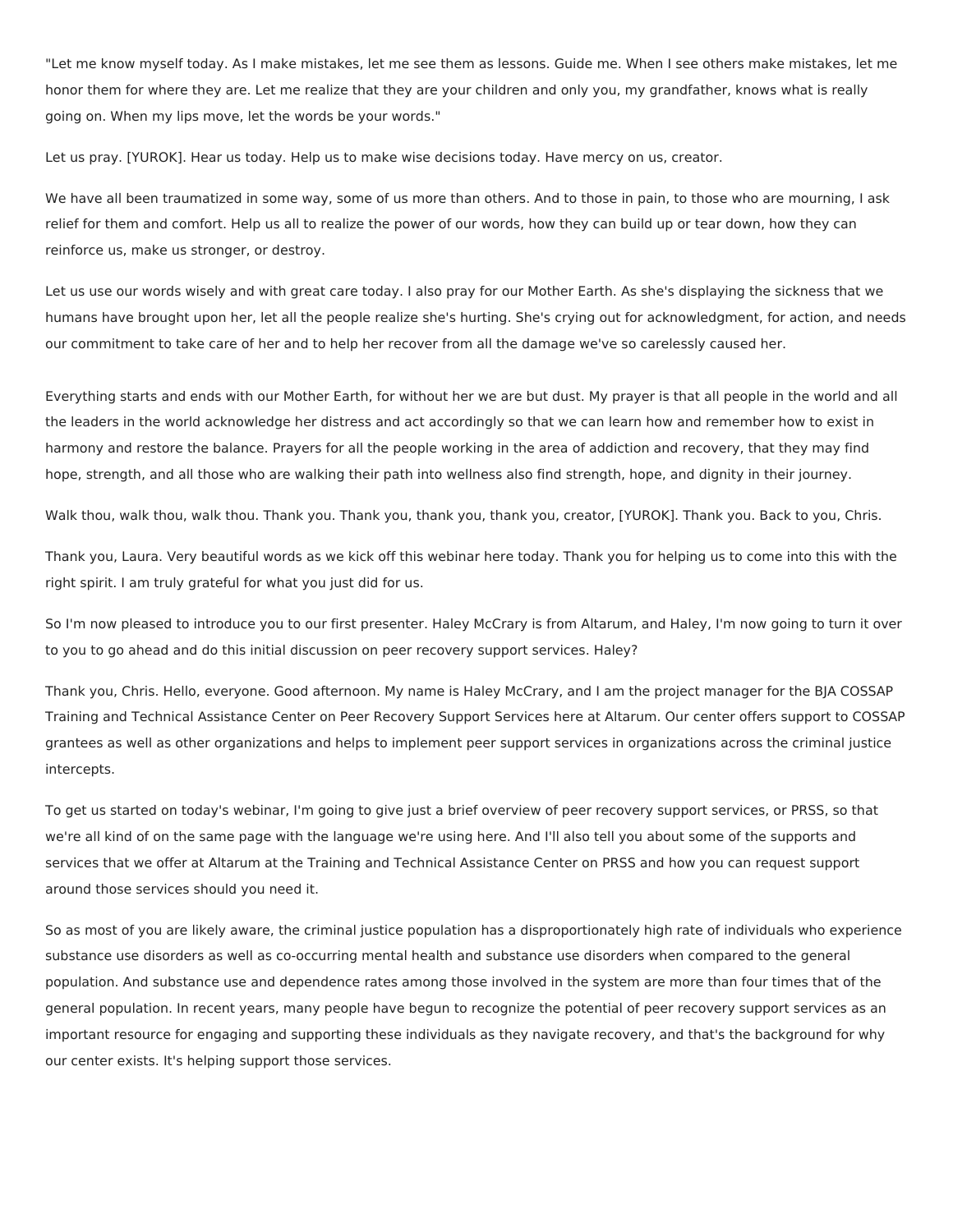Importantly to note is that PRSS, or peer recovery support services, are also a critical and central part of the efforts to address the opioid epidemic in the US, which is how this effort got started from the BJA COSSAP program. Peer supports are a vital part of the continuum of care. In other words, making sure individuals who are struggling with addiction continue to receive support and treatment, no matter what setting they're in or where they are.

 So for those not yet familiar, peer support services are an evidence-based model of care, and they consist of a qualified peer support practitioner or specialists who assist individuals in their recovery from substance use disorders and mental illness. Peer practitioners or specialists are people who have been successful in their recovery process and who help others experiencing similar situations. They really lead through understanding, respect, mutual empowerment. And they help people stay engaged in the recovery process and reduce the likelihood of additional substance use.

 Peer support services differ a little bit from things like professional treatment or mutual aid, so other treatment services. They can be delivered, as I said, across the full continuum of care, regardless of whether or not a person or an individual is using treatment or other services. They can be offered before an individual enters treatment or when they're waiting for a service opening.

 They can coincide with treatment services. Excuse me. And they can be done in tandem. Peer practitioners provide support in four general areas.

 So emotional support involves providing empathy, caring, or concern that helps to bolster an individual's self-esteem and confidence, for example, providing coaching or mentoring. Informational support may involve knowledge or information transfer or providing sort of vocational skills, for example, maybe training for job readiness or self-advocacy. Instrumental support involves providing concrete assistance to help others accomplish tasks, for example, finding housing or maybe childcare vouchers. And then affiliational support involves facilitating contacts with other people to promote social learning and recreational skills and build community. So for example, they may help individuals to arrange recovery-oriented outings or activities with other folks.

 In general, the more robust the types of social support available to address any given recovery concern, the more likely that an individual seeking health will walk away with useful information. So peers offer supports across this sort of spectrum. So there's a few core concepts in peer recovery support services that I'd like to go over so that everyone sort of has the same understanding of these foundational concepts.

 The first is the idea that recovery is inherently linked to community. Recovery can mean different things to different people. But overall, recovery is a process of change through which individuals improve their health and wellness, live a self-directed life, and strive to reach their full potential.

 And the overarching purpose of peer recovery support services is to help individuals build and sustain a life of recovery. Peer practitioners really believe that this recovery can only happen in a community with the relationships, knowledge, and skills that a community offers. So they support recovering individuals by really focusing on community. More specifically, they focus on creating a pro-social environment, building trusted relationships, using their recovery community resources and assets, and providing a variety of models as the benefits as well as expectations of the life of recovery. And this is just to name a few.

 Another core concept in peer support is recovery capital. So recovery capital is the sum of resources that need to be mobilized within the individual, family, and community to support an individual in recovery. Peer recovery support services focus on strengthening, existing, and developing new recovery capital.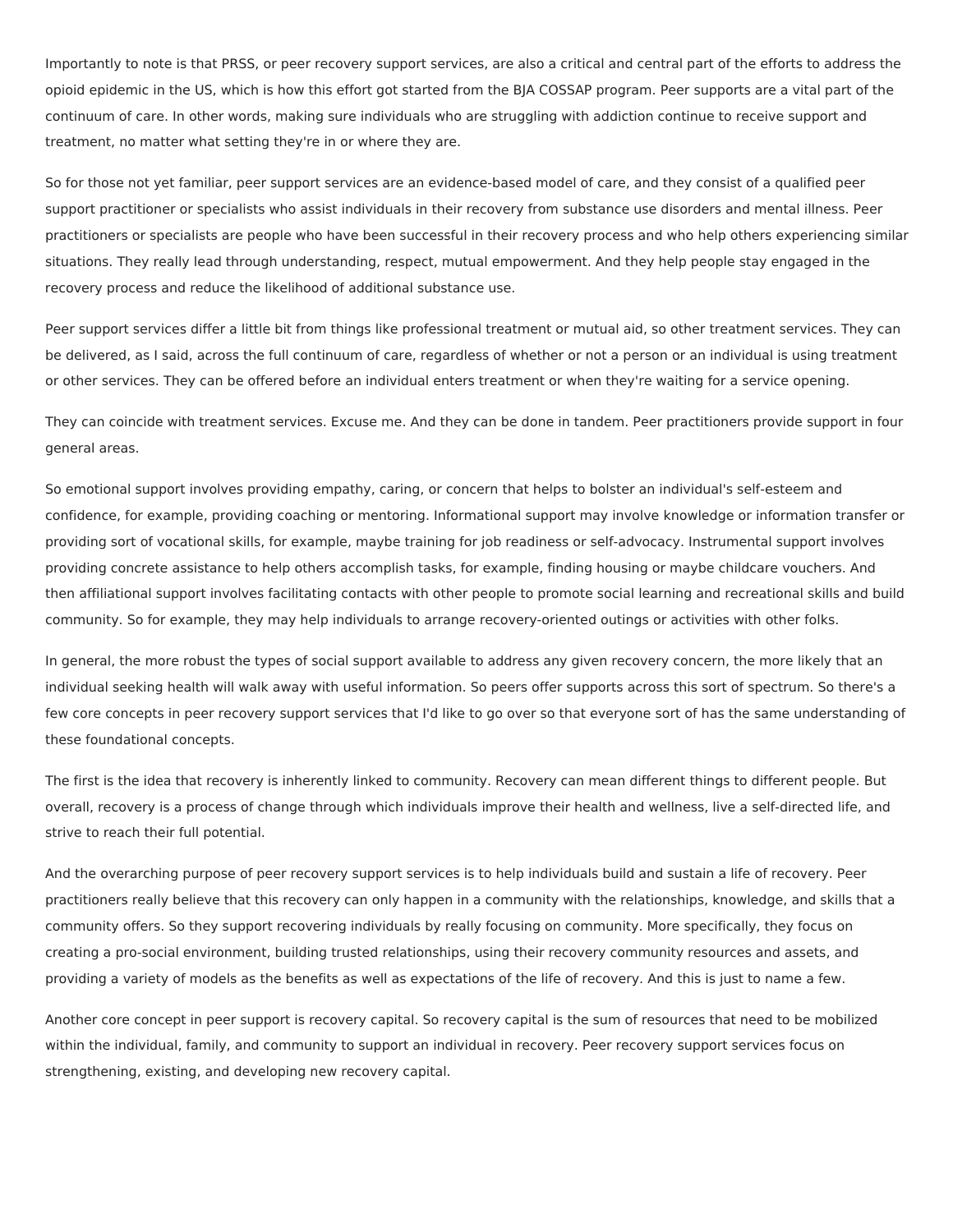So when a peer support specialist begins working with someone, they often initiate a recovery plan. At their initial connection with an individual, an individual's recovery capital may be quite low, and so they focus on building that capital. Long periods of substance use or current experience of the criminal justice settings can really deplete whatever recovery capital an individual might have, so it's really important to build that. Even the smallest amount of recovery capital is a strength, so peer practitioners really help individuals to build this recovery capital over time.

 Finally, another core concept is peer support is built on the idea that recovery exists on a continuum. So individuals progress in their recovery from stages through pre-recovery engagement, recovery initiation, stabilization, maintenance, and long-term recovery. And understanding this, the peer practitioners meet individuals where they are, and they offer supports across this full continuum of the recovery process. So this can be prior to treatment, during treatment, post-treatment, and even in lieu of treatment.

 They are designed and delivered to be responsible and appropriate to all stages of recovery. So given all that background, what does Altarum provide? So Altarum runs the TTA Center for Peer Recovery Support Services.

 And we provide support, as I said, to COSSAP grantees, states, communities, and others to help build and sustain PRSS programs. And that's part of a multidisciplinary effort to address the opioid epidemic in criminal justice settings. Our staff provide in-person and virtual consultations, facilitation training, and capacity building to support organizations.

 And we tailor our services to each setting. So we work in a number of both criminal justice settings and community settings to really help organizations build their PRSS programs. So a little more specifically, we provide organizations with the training and tools they need to successfully implement peer support services across the criminal justice intercepts.

 These include providing support around peer support resources, infrastructure, organizational learning and training, organizational culture and climate, and community engagement and partnership. And they look different within each of those areas of focus. So in practice, what this looks like is our team provides in-person and virtual consultation for grantees who are looking to build their programs.

 We provide training and facilitation around core concepts in PRSS, for example, helping to build trainings for new peers entering treatment settings or helping guide the recruitment and hiring process for peers. We also provide capacity building for PRSS organizations, for example, building knowledge or skills they need to get to kind of the next level in their program stage. And finally, we provide thought leadership in the field, so we gather gaps, strengths, and needs in the field and try to push the field forward in terms of releasing publications or materials that help other organizations in their journey to implement their peer support programs.

 So I wanted to just highlight one of our areas of programming for interested organizations on this webinar since it's a really great program that we offer. So we offer a Peer Recovery Support Services and Mentoring Initiative, which is essentially a year-long mentoring program that brings newer and more experienced peer programs together to learn and grow from one another. Like our TTA center, the peer mentoring program really focuses on building capacity in the mentee organization by sharing information and tips from those that are more experienced around these core activities that our TTA center provides as well, so around engagement and partnership, culture and climate, organizational learning, infrastructure, and resources.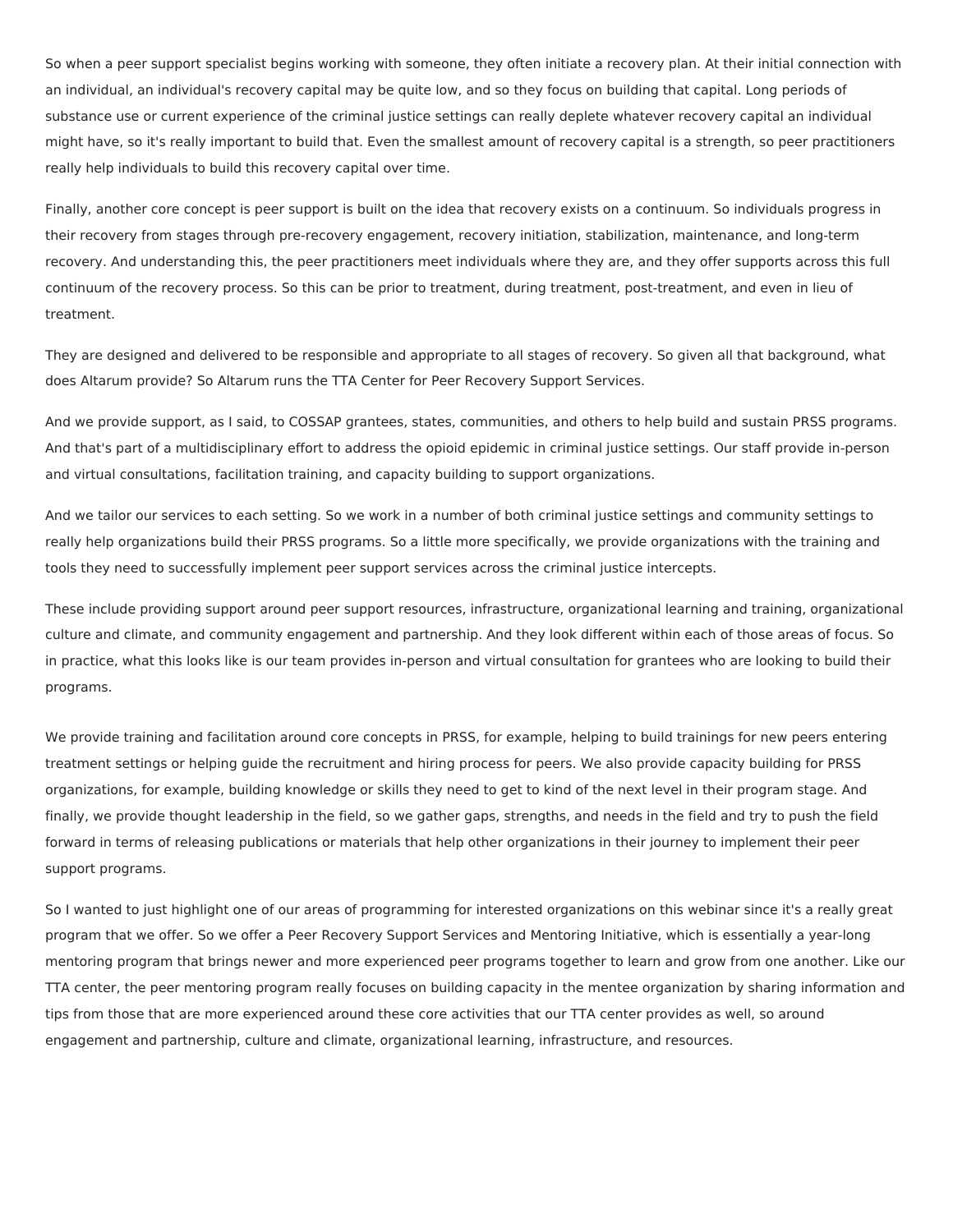Just some more nuts and bolts here. Once enrolled, participants are matched to an experienced mentor site, who provides mentoring and support through virtual sessions and one on-site visit. So for the on-site visit, travel for up to three team members from the mentee site is paid for by our program, and you have the opportunity to network with other organizations who are implementing peer support in a variety of settings and learn from their mentor site as well. Our mentor sites span across criminal justice settings, so we pair new participants with those that are most similar to them in their setting and in their organizational size, how many peers they have, things like that, so they can get the most out of their time spent with mentors.

 A couple more logistics, mentee applications are accepted on a rolling basis. And there's just a few criteria, which are listed here. There's no charge for participating in the program from a mentee's point of view, so really have not much to lose by participating.

 So that is sort of my 50,000-foot view of peer recovery support services and what our program at Altarum offers. You can contact me directly if you'd like to know more, if you need information, if you need support, if you'd like to get technical assistance on peer recovery support services. Feel free to use my contact information listed on the screen. And with that, I'll pass it back to Chris, who will keep us moving in the presentation.

 Thank you, Haley. We appreciate very much you giving this that foundational information and sharing about the fine work that you all are doing. I'd now like to introduce Erin Cretens and Chawn Castaneda from Hannahville Indian Community Behavioral Health to talk about their program. So Erin and Chawn, the floor is yours, and you guys can decide how you're going to go ahead and move forward. Thank you.

All right, I'll go ahead and start, and then I'll pass it off to you, Chawn.

## Sounds good.

 So yeah, we are from the Hannahville Indian Community up in the upper peninsula of Michigan. And so we've had a peer recovery coach program here since 2013. And Chawn was our first peer recovery coach and still does a fabulous job with that, so I'm really excited that he was able to get on with me today, and he's going to share some of his thoughts here just momentarily.

 But I thought I'd give you a little background about how we started. So we are affiliated with the Inter-Tribal Council of Michigan. And so the behavioral health managers get together in a quarterly basis, and there was a question brought up at one of the meetings one time.

 There was some interest in peer recovery coaching, and they asked who might be interested in a pilot program. And I thought it sounded like a very good idea and something that I think we had kind of tossed around before but weren't really sure how to do, and so I said that we would be interested in that. And I was the only one that said at that point that we would be interested in that.

 And so we entered into the world of peer recovery coaching, and it really has fit into a wonderful niche that we were missing before. So I guess I'd like to highlight just a few of those things that we have noticed, how this program has worked for us, how it's benefited us, and some of the lessons that we've learned from it. And then, like I said, I'd like Chawn to share some of his experiences as a peer recovery coach.

 So we did start with Chawn. Chawn was at 10 hours a week, which, looking back, was ridiculous, but we had to start somewhere when you're looking at funding. They had a pilot program, so we started with 10 hours a week, and then we really were able to just grow it from there. And so he went from 10 to 20 or something and then 20 to 24, and then eventually we were able to convince the powers that be that we really needed a full-time recovery coach.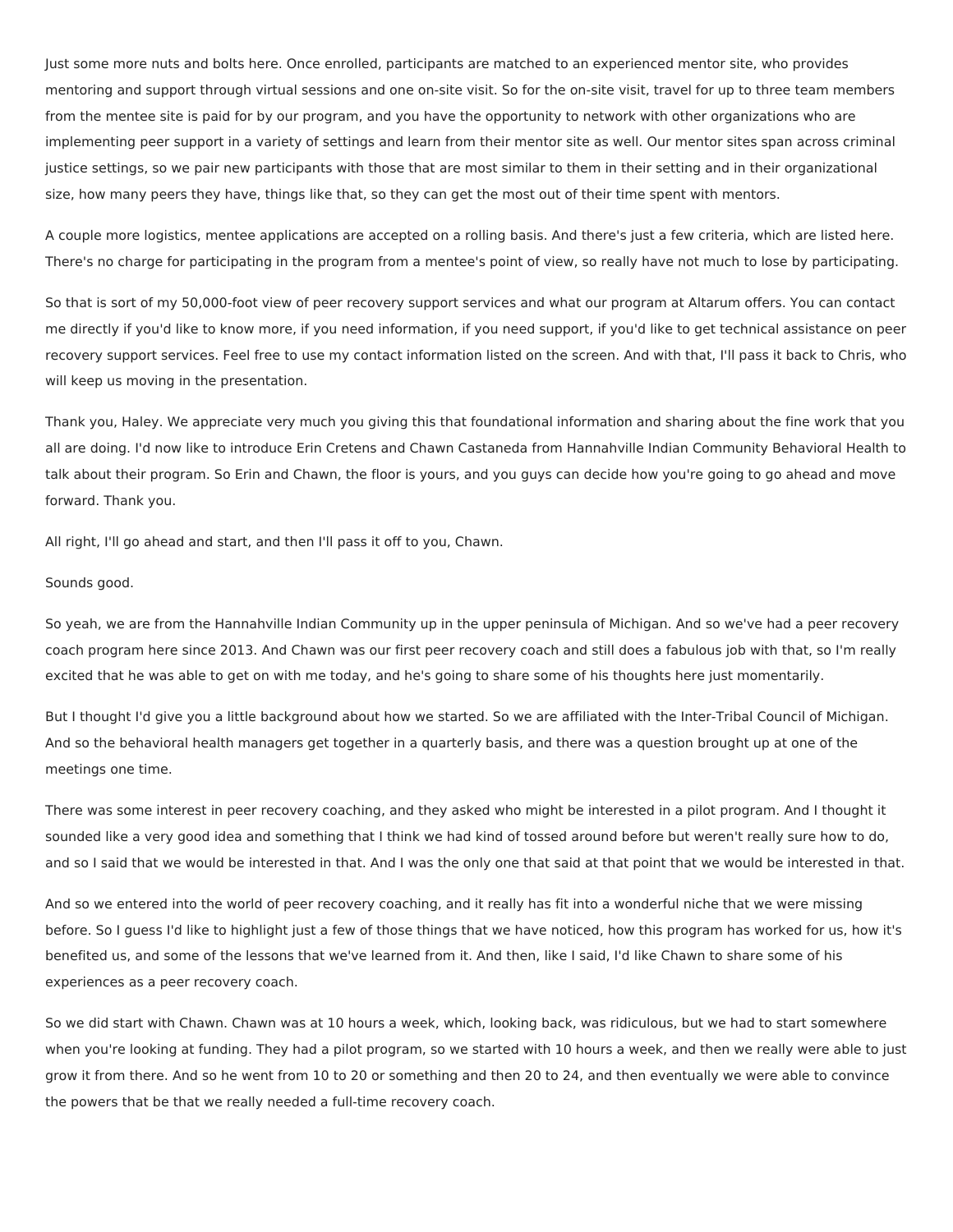And then we have been able to add another part-time recovery coach as well, and it would be great. I would really like to see our program continue to grow. The activities that Chawn and Alicia, who's our other recovery coach, do are just so vast. And it was really affirming to see the slide just presented by Haley and go, hey, we do that, that, that, and that. So I think we're on the right track.

 But really I think at the heart of it is that Chawn and Alicia, they meet with people. They talk with people that need support. And it can be people in early recovery or not in recovery yet who are thinking about trying to get into recovery or people that are kind of right in the midst of everything or people that need recovery support, been in recovery for a while. So that's the beauty, I think, of recovery coaching is it can meet people at a broad range of phases in their recovery.

 So I think sometimes it's as simple as sitting and having coffee, and I'm sure Chawn can talk to that and attest to that. But just sitting with somebody, just talking, and you can talk directly about recovery, or you can talk about sports or the weather or whatever. It's that sense of community that Haley mentioned, really connecting with people.

 We have had-- Chawn's gone to funerals with people and supported them during that difficult time, or to court or to probation check-ins, rides to treatment. That's hard sometimes. We live in a rural area, and it's hard to get to treatment.

 They facilitate meetings and talking circles. Before meetings used to be really inconsistent. What we noticed in the community is someone will be really pumped about their recovery, they're fresh out of treatment and they wanted to start some meetings, but then that would fizzle out. And then there was a sign saying meetings every Wednesday night at this time, but then people would show up and there weren't any meetings, and that was really discouraging.

 So now we can guarantee that Chawn is going to be there Wednesday nights at 7:00 for a meeting, and Alicia does a meeting Saturdays, a Red Road to Wellbriety meeting. They also do community events, sobriety walks, and hobby days. They really, I think, take ideas from the people they're working with and run with them and try to make those things happen.

 And taking people to outings somewhere else, maybe to a sobriety powwow. Alicia went to the wild race roundup one time and brought some people with. And the're are really good links to not only behavioral health, but other community partners, vocational rehab, sober housing, and, again, to behavioral health, and so they're a great outreach.

 If I can't get in touch with someone on the phone, I can check and see if Chawn or Alicia could stop by and check in on that person. Or if we hear about a difficult event in the community, they'll go to the source and they'll talk and see if people need support. The impact that I have seen this program have has really been so amazing.

 I think that, again, it filled a gap because there's therapy, and if you're going to come and see me, we're going to dig into some therapy stuff. But not everybody is there yet, or maybe they are sometimes, but the recovery coaching, the peer, is just a totally different thing. It's someone who can sit there and really, a lot of times, relate to that person.

 And they have just a lot of credibility just from their own experiences, and I think that that's a really important piece of a lot of people's recovery. Family, sometimes there's been a lot of bridges burned with family. And again, that peer recovery person can give that unconditional positive regard to people, and I think that that's been invaluable.

 I think it's a lot less formal, again, sometimes than coming in to therapy and filling out the paperwork and asking the questions and doing in-depth biopsychosocial assessments and doing cognitive behavioral therapy. And again, sitting on the porch with someone, having a cup of coffee and just listening to whatever they want to talk about, there is a need for that.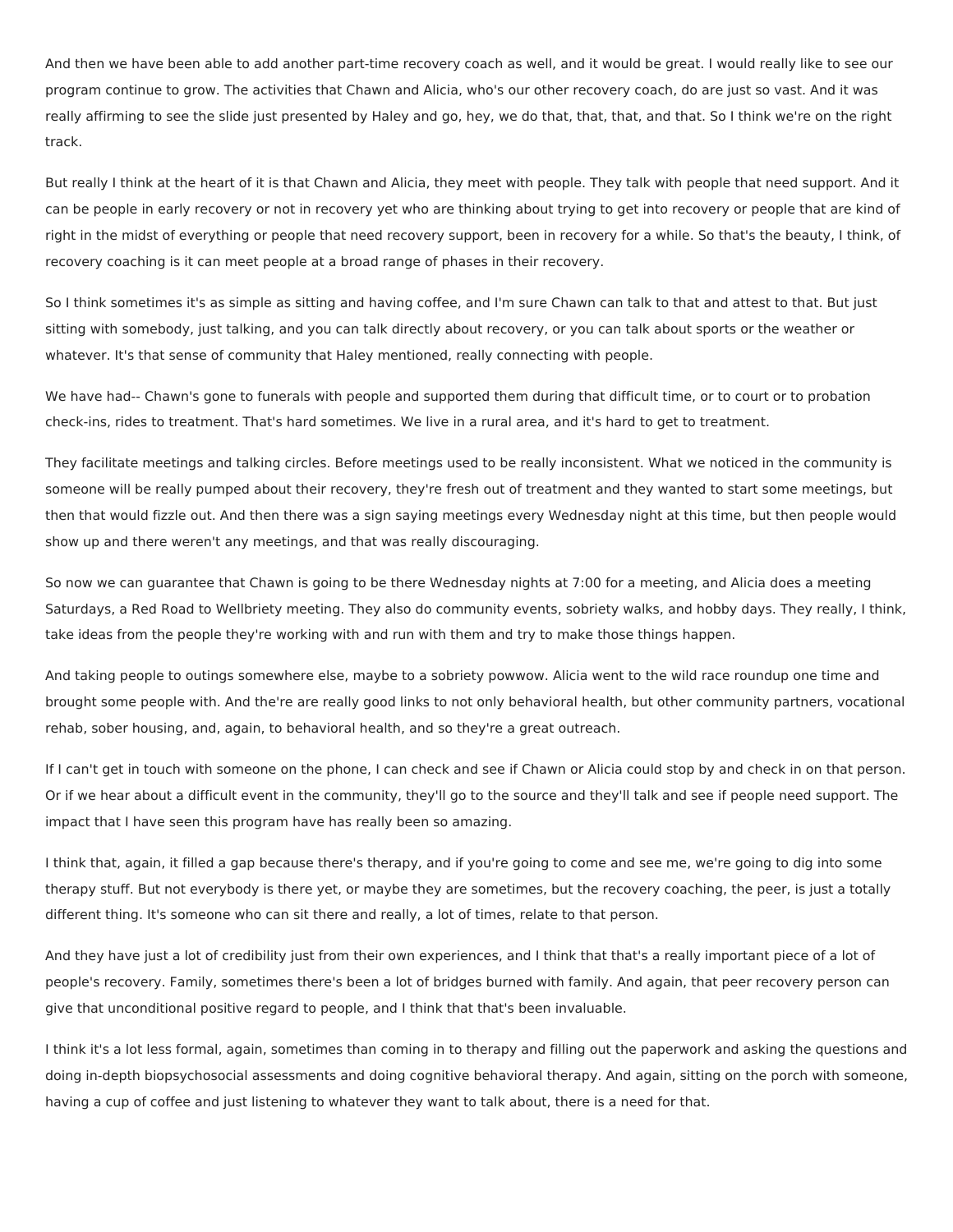I talked about predictability of meetings. That's important. And I think also, it's been really cool to watch how Chawn and Alicia have really kind of connected and also brought awareness of this problem to the rest of the community. Like Chawn has spoken at Tribal Council before, and there's something different about when he presents, that addiction is a problem in the community, and here are some solutions to that and what he sees.

 And it was really cool when we were trying to move that position from part-time time to full-time. And Chawn, you used to drive a little yellow truck. He doesn't anymore. Words out, he was probably having problems with that poor yellow truck. But I just thought it was really cool, one of the health board members made the comment, oh, yeah, he's busy. He needs more hours. I see that little yellow truck driving all over the community.

 And so he was recognized for that. There was a recognition of the need and how busy that he kept with that. So that really helps when you're trying to-- for sustainability for these services.

 Just a few lessons that we have learned along the way. I think having the right person for this job is so important. And certainly, you can say that about a lot of different jobs. But I feel like the recovery coach kind of is the job. Who you have brings with them that personality.

 And you're all going to hear Chawn in a minute, and you're all going to realize that he was the right person for this job because there's just something about him. And he's so humble, and he's funny, and he's easy to talk to, and he's so not judgmental. And I can very easily sell to people, hey, you should sit down and meet Chawn. Have you met Chawn yet? You're going to love talking with him.

 And so I think really finding the right person that meshes with a wide variety of personalities, because, again, when your job is connecting with people, you've got to have that right person, I think. And I say that the lesson learned. And fortunately, it's been a really easy lesson for us to learn because our recovery coaches have done that so well.

 I think that supervision and guidance is important. Thankfully, Chawn came from a background where he had worked at the halfway house here in Hannahville, so he had some ideas about those things. But when you're doing peer recovery, learning about HIPAA and confidentiality and boundaries and dual relationships and all those things that we get a lot of.

 As a social worker, I got a lot of that, but I think it's really important to make sure that our peer recovery coaches get the education on that and the guidance because especially if you're from the community, like Alicia-- she's from this community-- and so dual relationships and family member things, that can get a little tricky sometimes, so being able to talk those things through with somebody. And then I would say that really making your peer recovery program your own, whatever it is. We didn't know what we were doing.

 When I volunteered for that, I had no idea what this was going to be. And we have really made it up as we went along. When I was listening to Haley talk, I'm like, hey, we really could have used something like that, because it's been a lot of trial and error. It's been some going online and trying to find examples of what other people have done in other programs and job descriptions.

 But in all honesty, a lot of it's just been what works. And so too, again, it depends so much on your people. Alicia started a sewing group because Alicia likes to sew, and so they meet and they make regalia. And so, I mean, it serves so many purposes because there is a community there, there is a sense of accomplishment, there's sharing.

 It doesn't have to be sitting around at an AA meeting all the time. And this is something that is meaningful and passionate to her, and so she's sharing that with the other people that have become part of this group. Chawn organized a hobby day because that has been something that's been vital for his recovery, and so bringing people together and sharing what their hobbies were.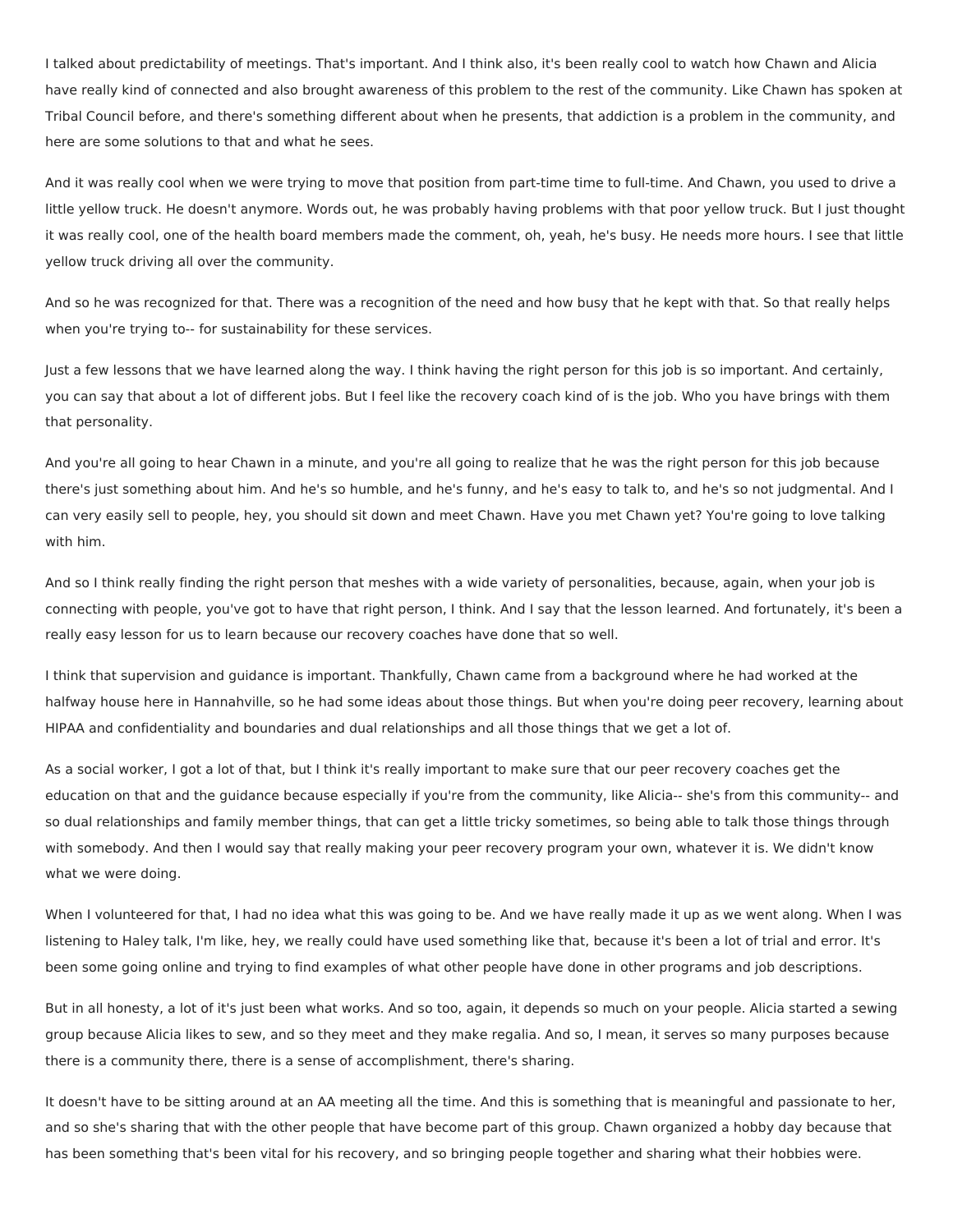So I don't know that you can dictate, this is exactly what we want our program to look like, because sometimes use the strengths of the people that you have, and don't be afraid to kind of wade into the shallow end of this and figure it out as you go because I think that that's doable. We've made that work here. When I look back to 2013, dang, Chawn, we're going to be coming up on 10 years here pretty soon, so that's pretty cool. So all right, Chawn, I'll pass it off to you.

 OK. Well, thank you. I've got a great boss-- that helps a lot too-- and a great coordinator. My name is Chawn Castaneda, Saginaw Chippewa tribe and half Mexican, South Chicago.

 My dad was a liquor driver. This is crazy. He delivered to all the bars in Chicago area, and that's how my dad made his living. And I started drinking when I was a teenager and got hooked on it, and it was a real bad scene for me.

 I thought I was going to retire as a crane operator in Chicago, but I almost killed somebody on my crane because I was drunk. And I jumped off that crane and never looked back. I hit the streets of Chicago drinking and drugging, and then Grand Rapids drinking and drugging. And when you're drinking and drugging on the streets, it's no fun. You don't have any money.

 All you got is bullshit, and people know your bullshit and they walk away from you. And so they said, what did you do in Grand Rapids, or what did you do here? Well, if you have no money, you don't do a lot of places. And now sober, I do a lot of places.

 Right now, I'm sitting here on the Hannahville Reservation and I'm going to wait for powwow that's coming pretty soon. My sister's camping, so she let me camp with her. I was going to bring a tribal member and a person that lives on the Res over there in Hannahville, but his addiction got him in trouble and he got tooken to jail.

 And I'm sad about that because he was going to ride up there with me for the powwow because this is his tribe too. So you know that addiction, it always kind of puts a wrench in your plans. And I'll go into what kind of things I do when I do the peer recovery coach.

 I connect with resources, Visions, Hannahville Behavioral Health, the community inside Escanaba or Menominee. I connect with POs, the probation officers. I take my clients there. I connect with the outside meetings, AA or NA.

 I just got invited to go to church with one of my clients. He's taken a turn into a religion with Christians to keep sober, and I support that. Anything good, I support if it's in a good way. I do home visits on the Res at night. I do cultural sweat lodges on the Res.

 The other day-- when I say the other day, I mean a year ago-- one of my clients invited me to get rocks in Marquette. And they get the black rocks in Lake Superior, and they're real good for the sweat lodge. And they showed me their secret place that their tribe gets these rocks, and I was very honored.

 And we picked up the rocks. It was on a hillside. It was really hard because there were so many other rocks coming in, and you're almost falling over to pick these rocks up. And we had to pick the best rocks. They're called grandfathers.

 And the woman was in and out. She's a slipper. A slipper, I mean she has a lot of relapse in her program. And for me, I tell them I don't judge that because people have different recoveries. People have different programs.

 And lot of it's working on trying to stay sober one minute, one day at a time, even with slips or non-slips. My motto is, save the person. I grew up the hardcore way where stay sober, that's the only thing that matters, but some people don't have that in their recovery. They've never had it. They've had slips.

 And I've never had them, but I understand it now. I understand that they want to get better too. I read a lot of books on relapse, but I still don't understand. It's complex.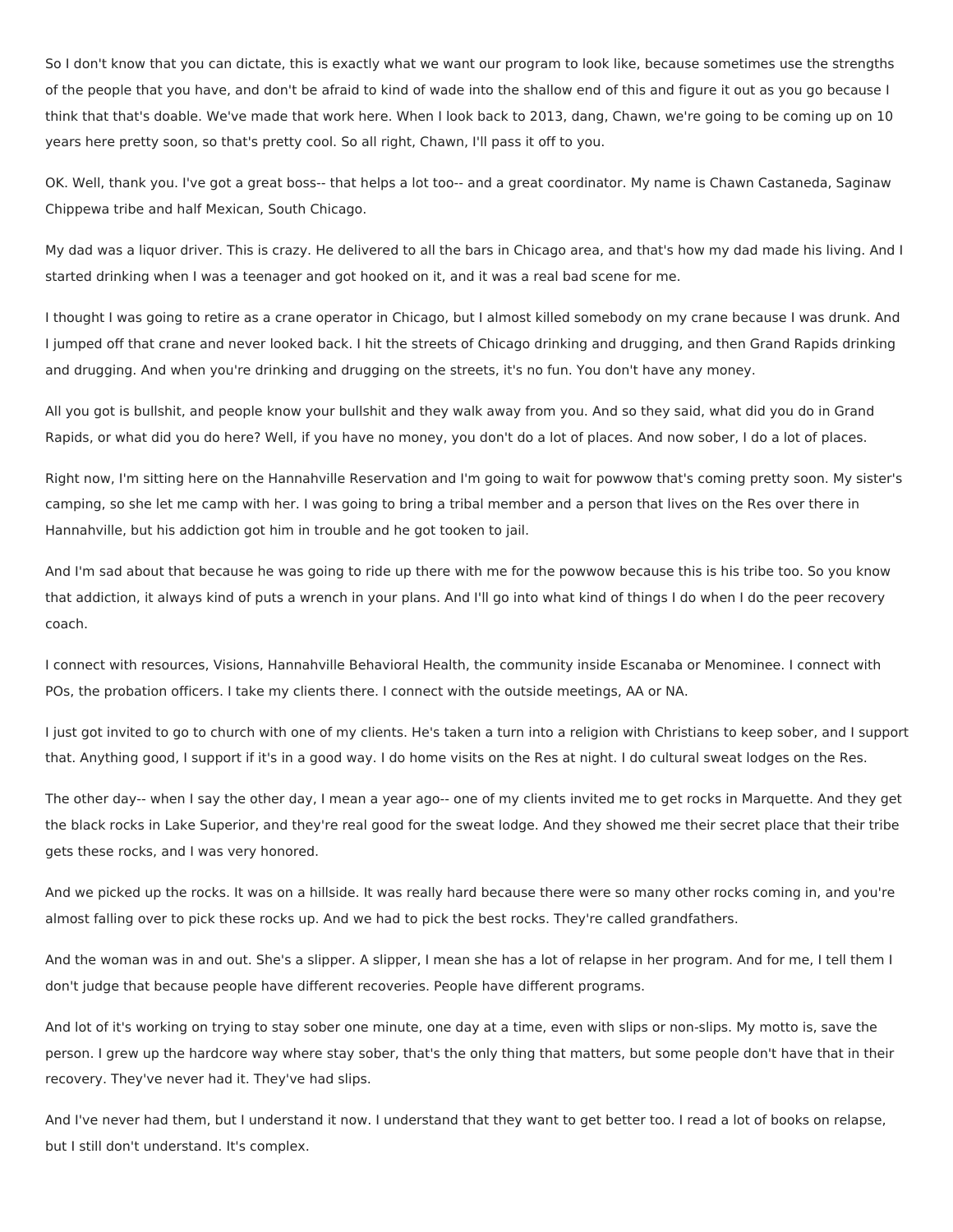And I just know the person in front of me. I just try to help that person with their particular goals, if they're small or big, in them 24 hours. And this person and her brother, they showed me to get these rocks. And the reason why I bring this up, because it's sad and it's beautiful at the same time.

 As Bob Seger said, the beautiful losers. I was a beautiful loser. I still am. And we picked up these rocks, and we had a spring ceremony.

 And she relapsed, and those rocks that were in our sweat lodge for the ceremonies, and I said in the sweat lodge, I said, the woman that picked these rocks with me, she's not here. She's out there using, but she's in here in spirit and she picked these. She wanted to be here. And she sweated for those rocks.

 And so that tells me even though they're out there, they're still doing good when they try to. And I look at that. I look at them as people. I was one of them that people looked down on me because I didn't have a spirit. My spirit was tooken away from the alcohol and drugs.

 I had low self-esteem when I was on the streets because when you're sick and you're hurt and you're broke all the time, you don't have a winning positive attitude about life. And today I do. I really do.

 And what else I do as a recovery coach, I do talking circles. And I have been implicated in my program because I told them that when I was a counselor, the ethics were you can't feed them. I said, I want to feed them.

 I said, because after a good meal-- it doesn't have to be an expensive one-- it could be not a Happy Meal, but a hamburger, fries-- because sometimes they don't have money. And sometimes they don't get money from their people because they already spent it on booze or drugs but they're hungry. And I said, do you want to eat? And they'll say, yeah.

 And they open up more. Once they've eaten and they feel just a little better, they'll start talking about themselves. And they'll start talking about when they weren't using so much that they used to go out with their people and this and that. And it's good, and humor is good. Humor is good to break the ice too, because sometimes they really don't want to talk about their emotions.

 And sometimes you won't even get them to talk about their emotions. The recovery coach is different than a counselor. The recovery coach is just there to be on that day with them, be on the minutes with them-- how would you say that-- not trip, but on the same road that day with them, whatever they have to accomplish.

 If they're hungry, they'll say, Chawn, can you take me to the food bank? And I'll take them to the food bank and we'll talk about things, what we're reading. And how one of these days, I'm going to get it, Chawn. One of these days, I'm going to get sober, and I won't have to go to the food bank. I'll have a job. I'll keep a job.

And I'll say, well, I've been there too with the food bank and everything, and you'll get there. I believe in you. It's that coaching.

 I was just talking to my niece. She's into basketball, and I was telling her how I really admired my coaches when I was in wrestling when I was really young. And I still admired them, the coaches that looked up to me and believed in me.

And I'm doing that now. I'm the coach, and I feel that when I'm with them. They say hi to me, and it's nice. It makes me feel good.

 And even when they're not getting sober, they're back to using again. They're acknowledging, hey, I'm going to get to those meetings, or I'm going to get to that talking circle. That makes you feel good.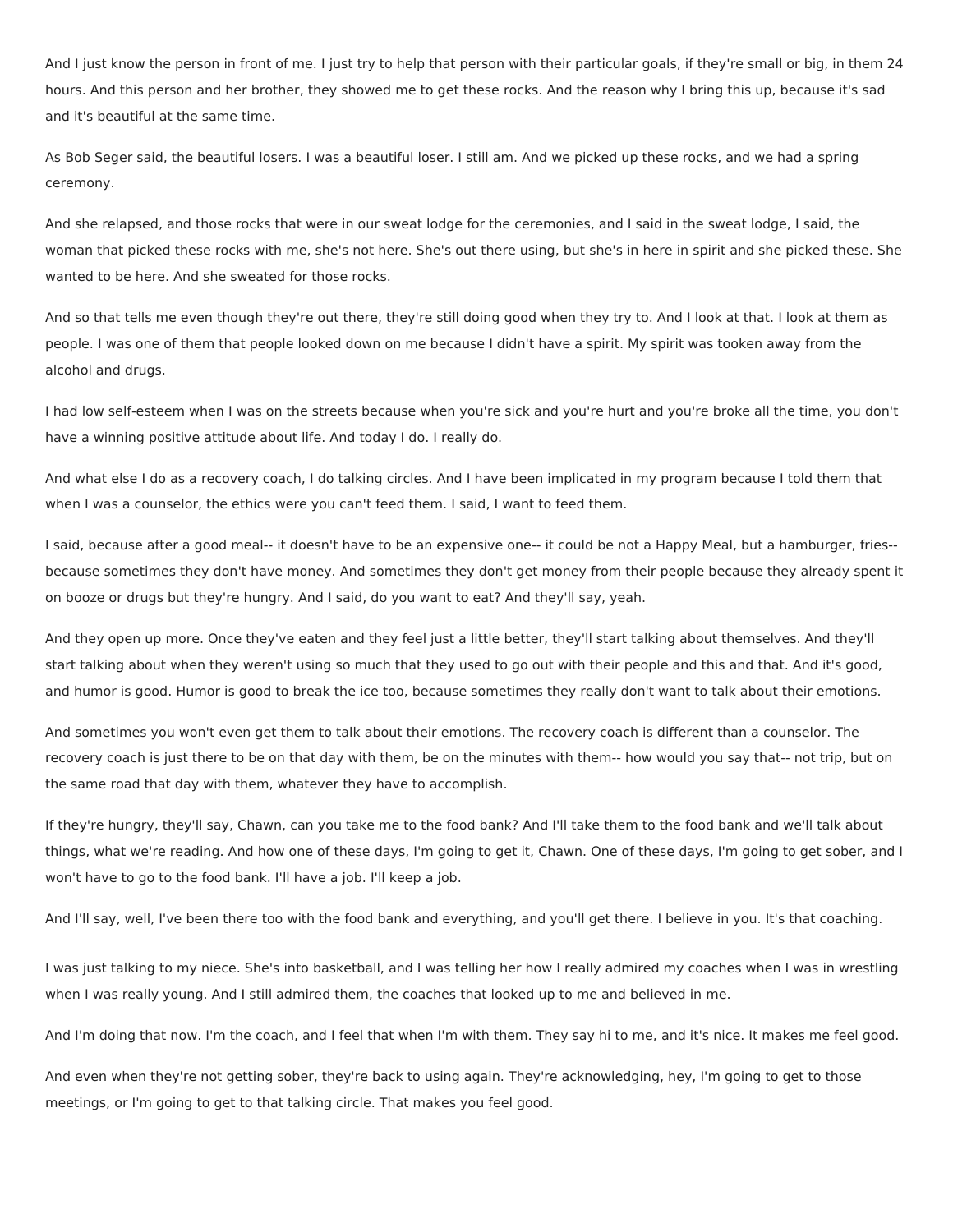And even when they're using sometimes when they come to my meetings or the talking circle, I would say, it's OK that you're here if you're high, but there's no requirement. You just have to have a desire to stay sober. And they like that. They say, yeah, I won't talk too much, but I just wanted come.

 And to me, that is something else, because when I was out there using on the street, I didn't want to go to no AA meeting or talking circle or no church, I just wanted a drink. So that tells me that there's a desire there for them to see a different way of living to get through.

 And I respect them. Some people say, how can you respect them if they're drinking? I said, you know what it takes to do that every day without money? I mean, you got to jump through hoops. You're sicker than a dog, and you got to try to convince people to help you use.

 I said, that is a hard life. I said, that's similar to how it was for my foreman was in the steel mill, I said. And so I respect it, but I don't have to like it. I don't have to like it that you're suffering, but I respect that because that's what I did.

 Every day I had to wake up. They call a nanosecond real quick, so it's like a nanosecond that I thought about using before I even got out of bed. And some recovery coaches were wired that way. Even though we're in recovery, we like our missions.

 I heard one time in a movie that when a person's in war and they're in combat, they say they're never so much alive. And when you're sick every day and you've got to go get that drink or drug, you're never so much alive because your nerves are on the borderline. And it was like a mission I had to not to get sick to be in the hospital.

 So I know what they're going through. And when they get a couple days sober, being with them. Because when you get a couple days sober, you're feeling like you were walking on the moon.

 And kind of give a break to people that are just newly sober because you take a brain, you put it in a jar full of alcohol and drugs for 20 something years or 15 years. You take it out and you put it in an empty jar, and then you tell that person, that brain, OK, you act normal. You ain't lying. You pay bills. You deal with your family without screaming at them. You deal with your baby without screaming.

 That ain't going to happen because that brain is still an organ, and that brain is hurt. So kind of give them a break. Say, hey, take it easy. Oh, that's OK. You want to get it out. You want to scream. Go ahead with me.

 It's a rough day. That's OK. I've been there. So I know that. And then sometimes they're hard with me. They're grumpy and they say some things to me, and I know that's the addiction talking.

 I know that's that brain again that's sick and I give them time. Give them time because when they do get sober, they're beautiful people. They really are.

 And I love this job. I was a counselor for Hannahville for a while, and it's a different type of job than being a counselor. You're not telling them to do things or having a program for them. You're just being with them and saying, hey, everybody maybe out there is against you, but right now I'm with you. And whatever you got to do today, I'm with you today. And I'm glad I got the freedom to do that.

 They gave me a car. That's a good asset. Now that we're doing better with COVID, that I could be in the car with them and take them to their probation officer, food bank, to get stuff for work, to go drop them off over at a ex-girlfriend, a wife, grandmother, auntie's house.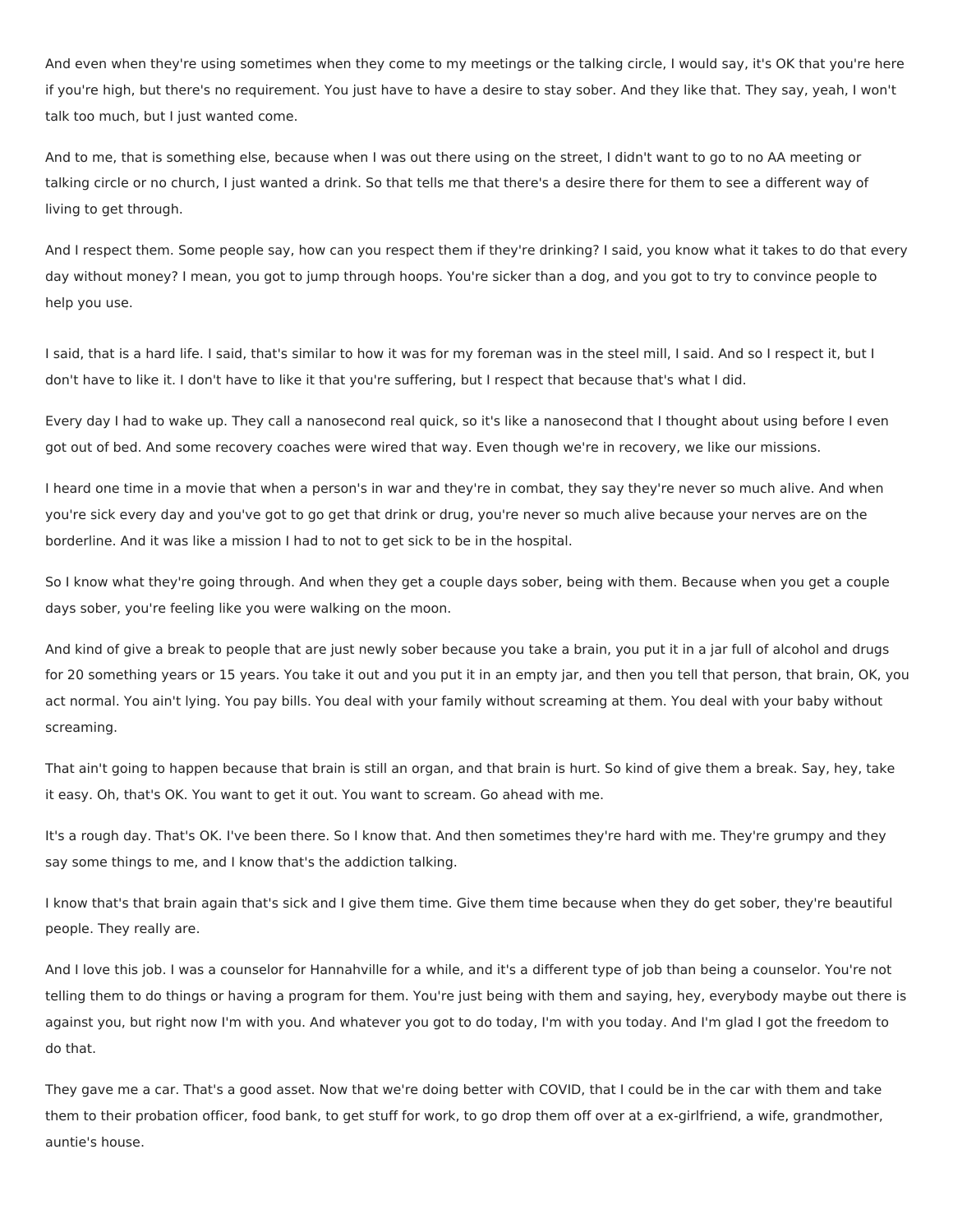Other things I do with them is the funerals. Some of them will drink, some of them won't. And I'll be there with them, just there. And the important thing on the Hannahville Reservation is the four-day fire.

 And the four-day fire is you sit by the fire. You watch it. And I'll sit there with them. I've been to a lot of the four-day fires with them and just sit there with them. They really like that.

 In case they want to go somewhere for an hour or two, I'll sit by that fire and watch it for them. So you'll see me sometimes with the fires, and I'll be by that fire and watching who went on their four-day fire. Because what they believe is when the fire is due in four days, you're watching them because they're on their way to the spirit world. And that's a good thing.

 The other thing is I've helped clients with-- they went back to college and I took one till he got a certificate to college, and then sometimes I would have lunch with him because he didn't know too many people in college. So I would be there with him, and we'd have lunch together, and I'd take them there and pick them up. Other things would be movies.

 I would take them sometimes to the movies house. Some of them hadn't been to the movies since they got on drugs and alcohol, so it was something new again. And I'd buy their popcorn and their refreshments and we'd watch the movie together. Or sometimes I'd bring four or five clients.

 Other things I would do with the bike ride, I set up a bike ride thing for them to do bike rides. Sweat lodges I'll go with them. And other things would be detox. I would take them to detox or pick them up to detox.

 The other things I would do, we had a garage lodge. I don't know if you guys know what that is. And he just passed away. He was such a great guy. His name was Gary, and he had this pulley in his garage. The ceiling would open up, and the smoke would go down from the fire and we'd have our talking circles, me and Sue there on Friday, and I'd take them to the garage lodge. That was great.

 One thing that I did was when my reservation over here in Mount Pleasant had a training on opiates. And Erin was so good. She is really a good boss. I asked her, I said, you know, when I was in the halfway house, I used to love going to things like trainings or everything to learn about my disease.

 And I took one of the Hannahville members to the opiate. He loved it. He was there. He was there and he was so proud of being there and learning. And when I came back, we came back to Hannahville, his people were very appreciative that he got to go there, and he told me that.

 And I know I'm talking so much. With me, is texting them. Texting them and phone calls is very important to them. And a lot of them they don't have a phone, so they text. I mean, they have the phone, but they don't have enough for the phone to be on.

 So the texting, I do a lot of texting with them, which is a good thing. That's a big plus in recovery coaching. And the trainings, I still can learn a lot more because some of the younger people have a lot of better ideas than I do. So I'm still willing to learn as being a recovery coach.

And that's enough. If anybody has any questions, I'm real free to answer them. OK

 Thank you, Erin. Thank you, Chawn. I appreciate it very much. I'm going to go ahead and move us on, and then we'll have a question and answer period here in just a few moments.

Thank you.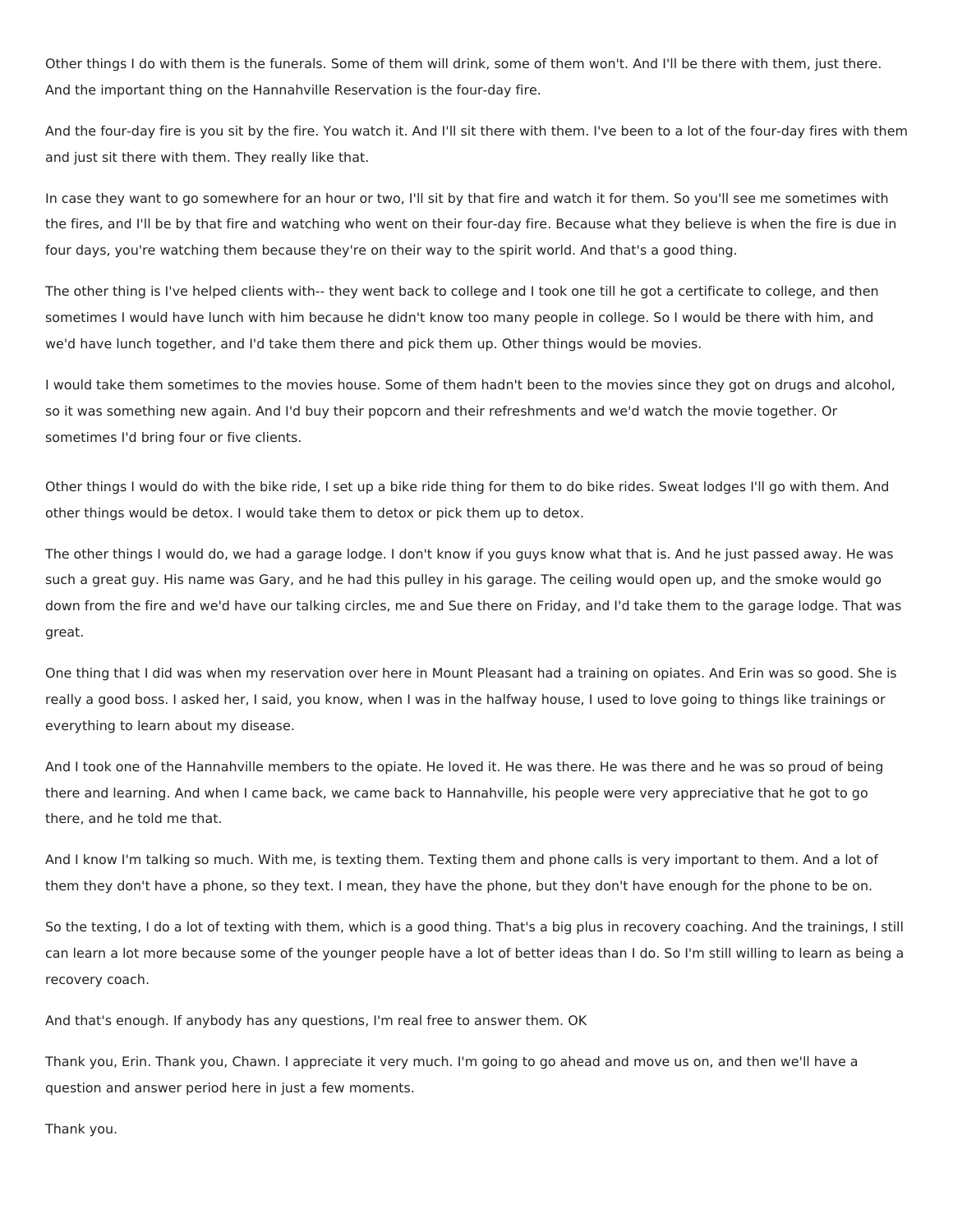But I'm going to go ahead and move us on here to our next presenter. And I would like to introduce you to Sunny Goggles. Sunny is from the Northern Arapaho Tribe and the White Buffalo Recovery Center. She is the program director there. And so Sunny, you want to go ahead and tell us a little bit about the White Buffalo Recovery Center?

 Hopefully my audio is OK, but one of the things that happened during the process of assimilation was our last names were changed for the Northern Arapaho people to make our names be less native-sounding. And so my original family's name was Iron Eyes, and then they changed our name to Goggles. And so my mom actually thought it was pretty entertaining to add Sunny onto that, so people always remember my name, which is a good thing.

 So I work on the Wind River Reservation. That's my home community. I've lived there my entire life. The only time I wasn't there, when I was enjoying the beautiful scenic North Dakota area. I went to the University of North Dakota, and then I came home to my community, not wanting to work in substance abuse but creator had different ideas.

 And I think that you're put on that path and that's where I'm at, and I think that's where I probably belong too. So I've accepted, even though I was kicking and screaming most of the time. But I've worked in substance abuse now for 18 years and mainly for both tribes.

 Our reservation is very unique in the fact that we have two separate sovereign nations that have 50% land ownership and 50% ownership of the entire reservation. The reservation is 2.2 million acres. We actually were not allies before we were placed on that reservation, and so tribal politics is definitely entertaining and fun and very unique and helps us be very, very creative and patient.

 So just to give you some background about the White Buffalo Recovery Center, I've been there now for seven years. About six years ago, I was approached by the Rocky Mountain Tribal Leaders organization out of Billings, Montana, and they had asked if we were interested in participating in a federal grant called the TRAC program. And it was Tribal Recovery Advocacy Coaches.

 And so we participated in that. We established five recovery coaches. The Rocky Mountain Tribal Leaders provided all the training. It was a great experience. We were able to bill them for all of our recovery support services.

 And with those peers, we really started to notice how having your peers part of your treatment program is not only essential but completely necessary, and they are a huge part of our treatment program. So in that time frame, the grant ended. We start working with the state of Wyoming to kind of transfer all of our certifications to the Rocky Mountain Tribal Leaders over to the state of Wyoming's requirements, which we actually have more recovery coaches or more peer specialists, certified peer specialists, on the Wind River Reservation than anywhere else in the state of Wyoming. And that includes us and then our partner program, Eastern Shoshone Recovery.

 And things have definitely changed. They have a nonprofit organization that actually does all the peer specialist training, and they come to us a lot and ask for help and ask for feedback and what do you guys think about this? All of their trainers at Recover Wyoming have gone to White Bison's Mending Broken Hearts in the 12-step program, and I think that really gave them a really good idea of the Native people, and it really helped them establish peer specialist program in the state of Wyoming to not only accommodate but to be based on a lot of tribal traditions and those aspects, values and integrity and respect and that connection to spirituality.

 I really believe that our peer specialists are our direct connection to our culture. One of the things that we're allowed to do now with the peer specialists is we're able to do cultural activities, and that includes a traditional crafts class. We actually have a language class. And these are all recovery groups because we really believe that our identity, knowing who we are, is going to help our recovery. And so that's one thing that we've really been working on.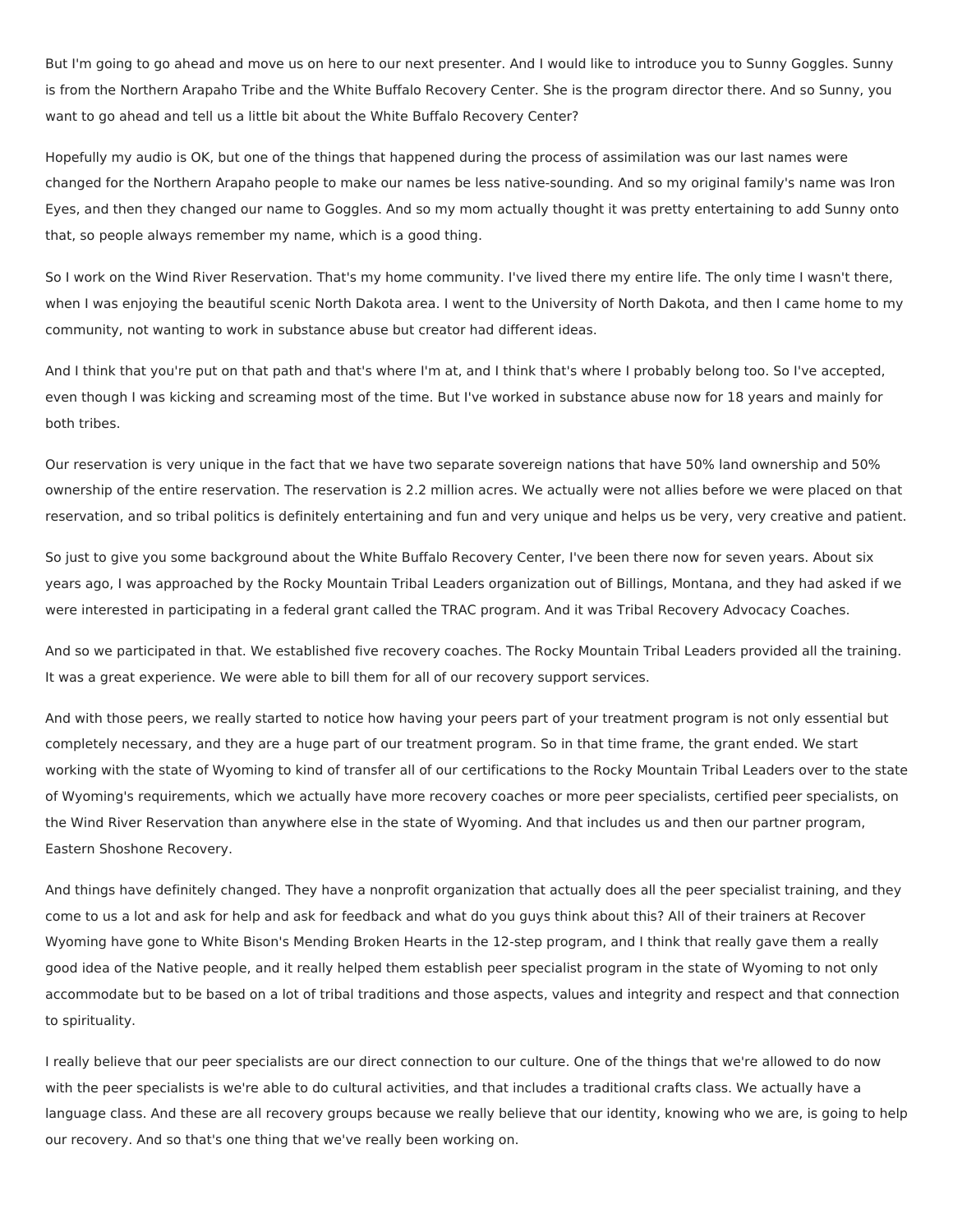The other thing is we do a star quilt making class. We do the Mending Broken Hearts. We do the Fatherhood and Motherhood is Sacred. These are all peer recovery groups, so instead of just the standard AA, we realize that we can't tell our community what their recovery is going to look like because it's their recovery. It's not ours.

 That concept of 90 AAs in 90 days is not really effective. And we do have a lot of clients that want the Big Book, they want a standard AA approach, and we're able to accommodate that too. We also do the AA meetings and recovery support meetings. We do NA meetings. So we do a lot of that part of things too, but we do a huge amount of culture. And we have a monthly sweat at our office that's open to the community and that's available to them.

 We do the Mending Broken Hearts, which is a unresolved grief and historical trauma training through White Bison. And we do events like that not only on an individual basis but within the community too. So right now, I have nine peers, and so our program has really grown.

 Because of the size of our reservation, our communities are spaced probably about 20 miles apart, so it's just nicer to have recovery options in different places. And we were in that same situation as the previous presenter mentioned how they would be ready to go to a meeting and there was nobody there to chair. Well, now it's guaranteed because we have staff there. And our staff don't always chair the meetings, but they do help if needed.

 And there's just that idea that they are there for all the meetings. They provide that structure. They're available. We do have a crisis line that's available for any of our clients in our community. They can call a peer if they're feeling like they need to use or just somebody to talk to.

 The amazing thing is a lot of my peers are actually previous clients. And I love that. I just absolutely love that. And I tell a lot of our community, a lot of our clients, when they complete their programming, I would love to see you back as a peer. Please come back as a peer.

 And we want to continue to grow our peer program. Our peers are all integrated within our IoT program. They're the ones that start the IoT program. They start off the meditation groups. We have a recovery home, and our peers actually lead the morning meditation. They leave all of our recovery groups within the recovery home.

 And we're planning to establish a sober living here as soon as we get it all completed and built. And the plan there, too, is to still have peer specialists there within the sober living environment. And so they could provide those services continuously.

 Our peers are amazing, amazing people. And like I said, a lot of them, the majority of them, are previous clients. And a lot of the previous clients have gone on to become certified addiction practitioners assistants. And now I have one that just established her certified addiction practitioner, which is a bachelor's degree level, and now she's starting a master's program.

 So I love how the peer program has kind of established that to really build our program, to build our human resources, because we're very rural in our reservation. We're not close to anything. It's very difficult. We have tough winters and we have tough summers. I mean, one day it's like 100 degrees and that night it's like 30 degrees.

 So that's just how Wyoming is. That's how our community is. But we have one of the most prestigious and beautiful-- and I'm not just biased-- but places. 86% of our reservation is wilderness, and so we're having a sobriety camp out this year will be the first time that we've had a sobriety camp out in 10 years, and that's all peer led. And we're taking our community members, our clients, out into the wilderness and the outdoors and showing them how to reconnect with nature.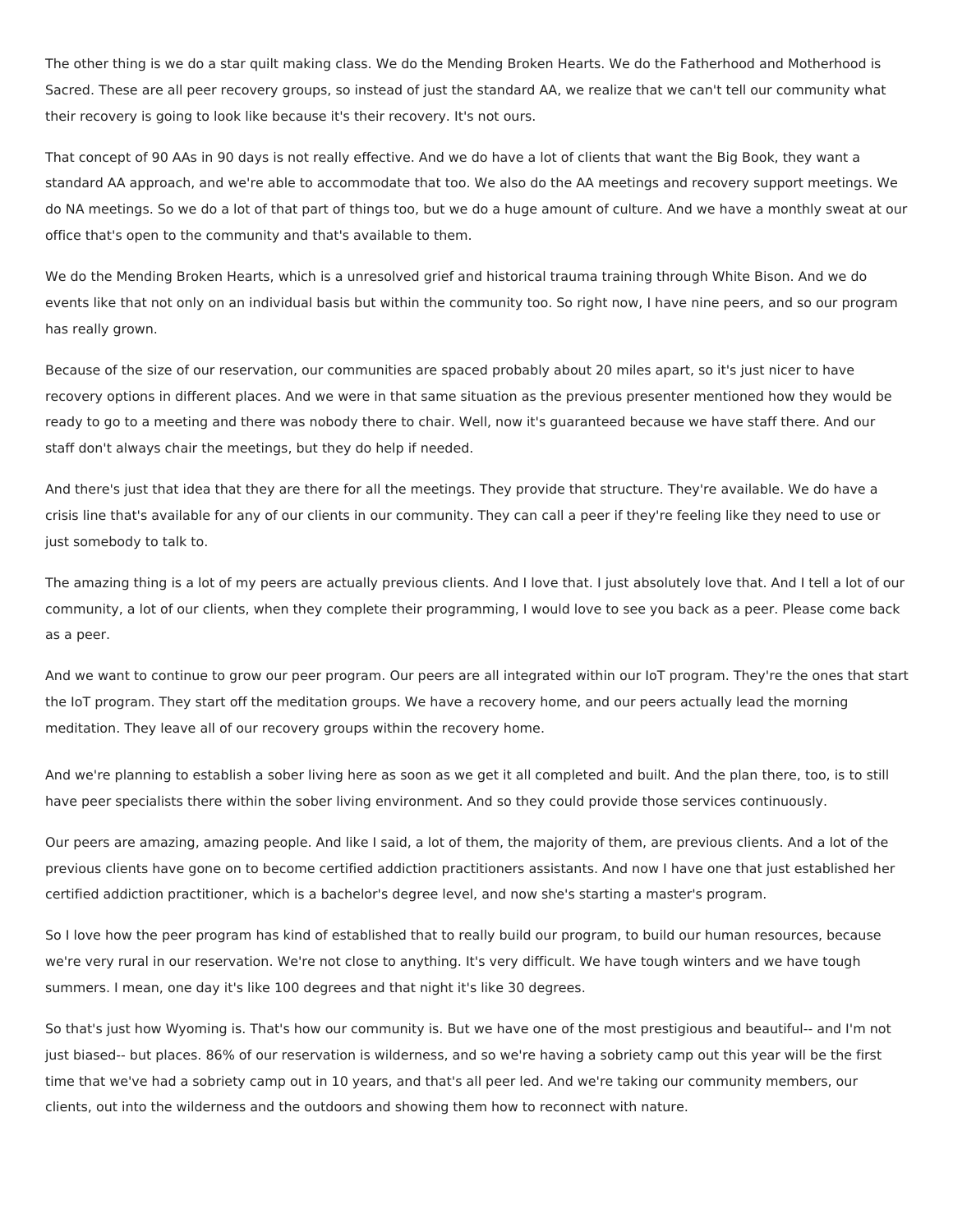We do medicine gathering. We go out, we gather cedar, we gather sage. We did whitewater rafting, which was amazing and fun and taught us a lot about leadership and team building. And these are just things that we wouldn't be able to do if we didn't have our peers.

 I have amazing providers, I really do, amazing providers that are committed to our clients and their heart is in our program. But they still have restrictions, and I really feel like our peers, they're that connection to the community because all of our peers are from our community. All of our peers are tribal members or they have a connection to the tribal community.

 And so they're amazing resources. I really believe that every single treatment program needs to establish peers. I really believe that this is something we probably should have did 20 years ago in this field, and we're kind of late to the game. But we are lucky and fortunate now to establish peers.

 We have support from Medicaid. They're billable providers in the state of Wyoming, so that offers us sustainability, and we're able to continue and build our peer program and build our peer network. Again, I can't say enough about our peers. They are an essential part of our programming.

 We just established a couple of peer-specific to adolescents, and a lot of them have been in treatment services since they were adolescents and kind of gone through the program. And we have noticed how that has changed our clients' just engagement together. They don't feel like they're alone. They don't feel as uncomfortable being there.

 And so they really trust us, and it's built us this huge connection to the community. And so again, I can't thank my peers enough. They do amazing, amazing work. All of them are driven. They are committed. And they are there for our community. They are there for our clients.

 And so I really would love to thank you guys for this opportunity to come in and talk about peers and how great my peers are. And again, thank you for your time. And if you have any questions, you can ask any questions during the question period.

 Thank you, Sunny. And having been to the Wind River Reservation, I can attest to the fact that it is truly a beautiful place to be, although certainly the conditions are challenging. But it is lovely, for sure. So I want to thank Sunny, Erin, and Chawn, all three of them, for sharing information about and their experiences with peer recovery.

 Before we move into the question and answer and panel discussion phase, we wanted to do one more poll question for you. So the question is-- and I know a number of you don't work directly for tribes, so maybe you're affiliated with a tribe or you're connected somehow in your work to a tribe. You can answer it that way as well, whatever way works for you in terms of the question. Does your tribe utilize peer recovery as part of substance abuse treatment? And you see that there are four choices here. You can pick the best of the four.

 Yes, we have a peer recovery specialist providing support to tribal members. Yes, we have a program, but it's not been fully implemented yet. No, we don't have a program, but we'd sure like to have one and get one set up. Or we know we don't have a program, and there's no current plans to do so. Kevin, would you like to share the results of the poll for our panelists and attendees alike?

 Yes, Chris. Here are the results. The first one is yes, we have a peer recovery specialist supporting the tribe is at 33%. Yes, we have a program but have not fully implemented yet, 20%. No, we do not have a program but would like to set up one, 31%. And no, we don't have a program and have no plans for one at 16%.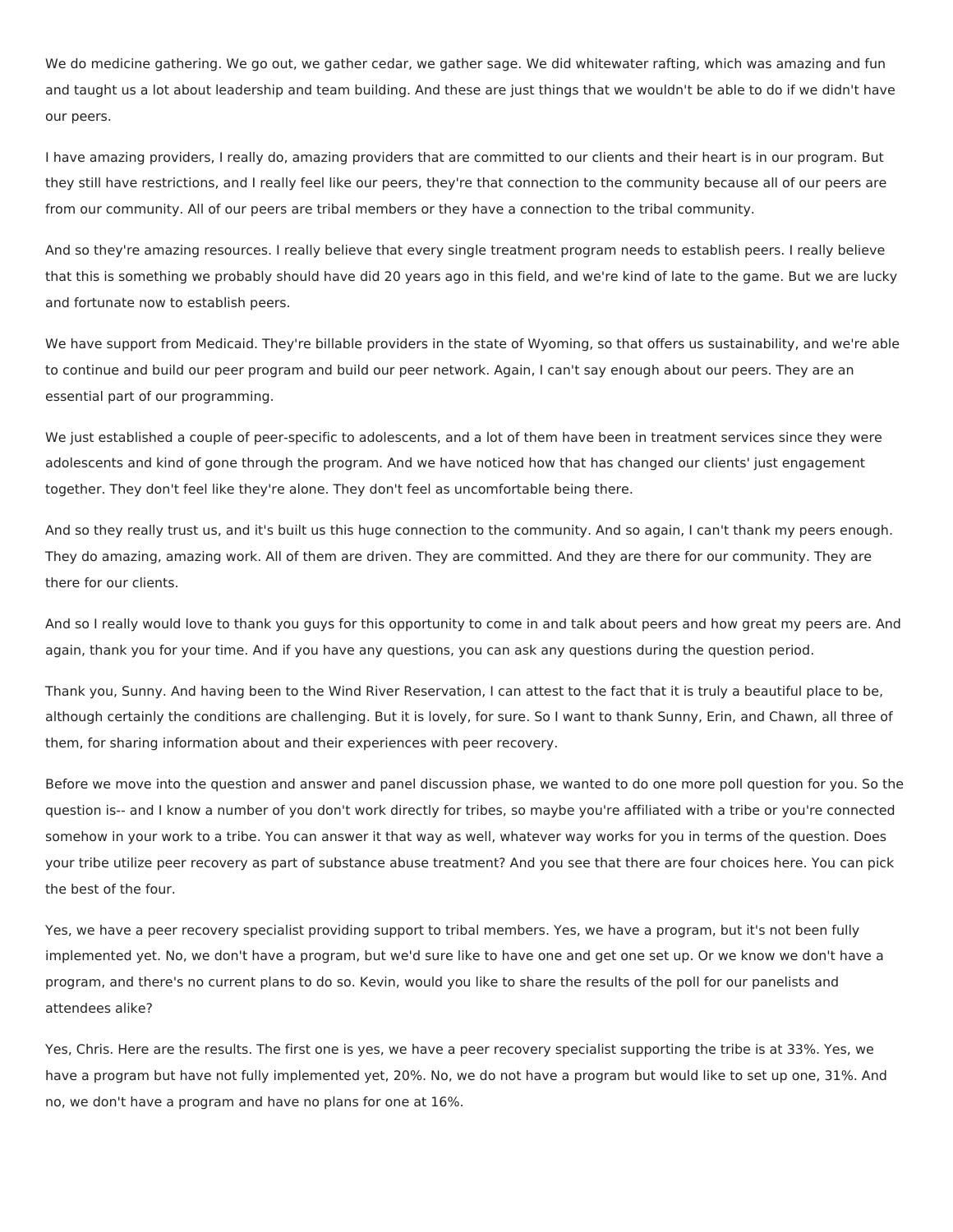So pretty equally spread across the four answers there. So thank you for that, Kevin. I appreciate you sharing that. And you've got some of the people who really have done this and done this well here on this call and this webinar here today, so we hope you have found that helpful.

 We are now going to move into a discussion period and question and answer period. Kevin, I'd like to invite you into the conversation. We've heard from all of the other presenters, but we haven't heard from you, other than your polling coordinator role here. But I know in your former role as law enforcement, it'd be great to get your perspective on peer recovery services and how you see that working from a law enforcement perspective.

 Yes, Chris. I guess really would be, I think, again, the buy-in from the program itself there and understanding support services a little more in-depth as to what actually takes place with the support services as well. I sometimes think that there's a disconnect in some of the services there. I know I've seen some of that happen.

 I've actually went through it with trying to get some services going with our behavioral health program when I was still doing law enforcement services. We had many challenges in trying to figure out how we could work more closely and get the buy-in from the program. It didn't happen overnight. I think it took some time for it to finally make its way to come together and figure out, hey, we're here for the community, and we need to figure out what we can do best to support one another and offer some assistance.

 Because my thinking was that seeing the crime rate happening and the officers having to deal with individuals just on that, it was just a recidivism that was happening. They were dealing with a person over and over for the same incident, whether it be substance abuse or some other situation they had in their life there. But trying to figure out how we could come together and figure out what the best way was other than jail and having them be there and getting the support or any type of services.

 But eventually, we were able to come together and support one another and get that buy-in. And as that was happening, it's interesting because we were able to get some other services going as well. I remember doing a couple of presentations to Tribal Council and getting their support as well. But I think it was really that buy-in that took some time to eventually get there.

 But it was really helpful for us from law enforcement. You saw that drop in some of those cases in our system, what we call as a records management system. We saw some of that going down, which is great because we saw these individuals getting the help that they need and all that. So I hope that helped out there, Chris.

 Thank you, Kevin. I appreciate that. We as presenters took note of the fact that a number of you out there are working for local county law enforcement, probation, universities. There's a diverse audience out there.

 And so I was wondering, Erin or Sunny, if you could talk about how you develop collaborative relationships between tribal communities, tribal behavioral health and recovery programs, and outside tribal agencies like local law enforcement, local county courts, probation. Erin, do you have any thoughts on that?

 Yes. As I'm listening to Sunny talk. I mean, holy cow, you got a huge area that you're dealing with, and we have a very small reservation here. And so that probably, in some way, works for our advantage as far as networking goes because, like Chawn mentioned, working closely with Project Visions, which is the vocational rehabilitation program.

 And I think we all kind of knew each other prior to the peer recovery coach positions starting, so it was really more just of educating people that this is something that we have now. And I think maybe it took people a little while to wrap their heads around what it was because, again, we didn't even really know what it was at first. But now that the court sees Chawn and Alicia showing up to court hearings with them.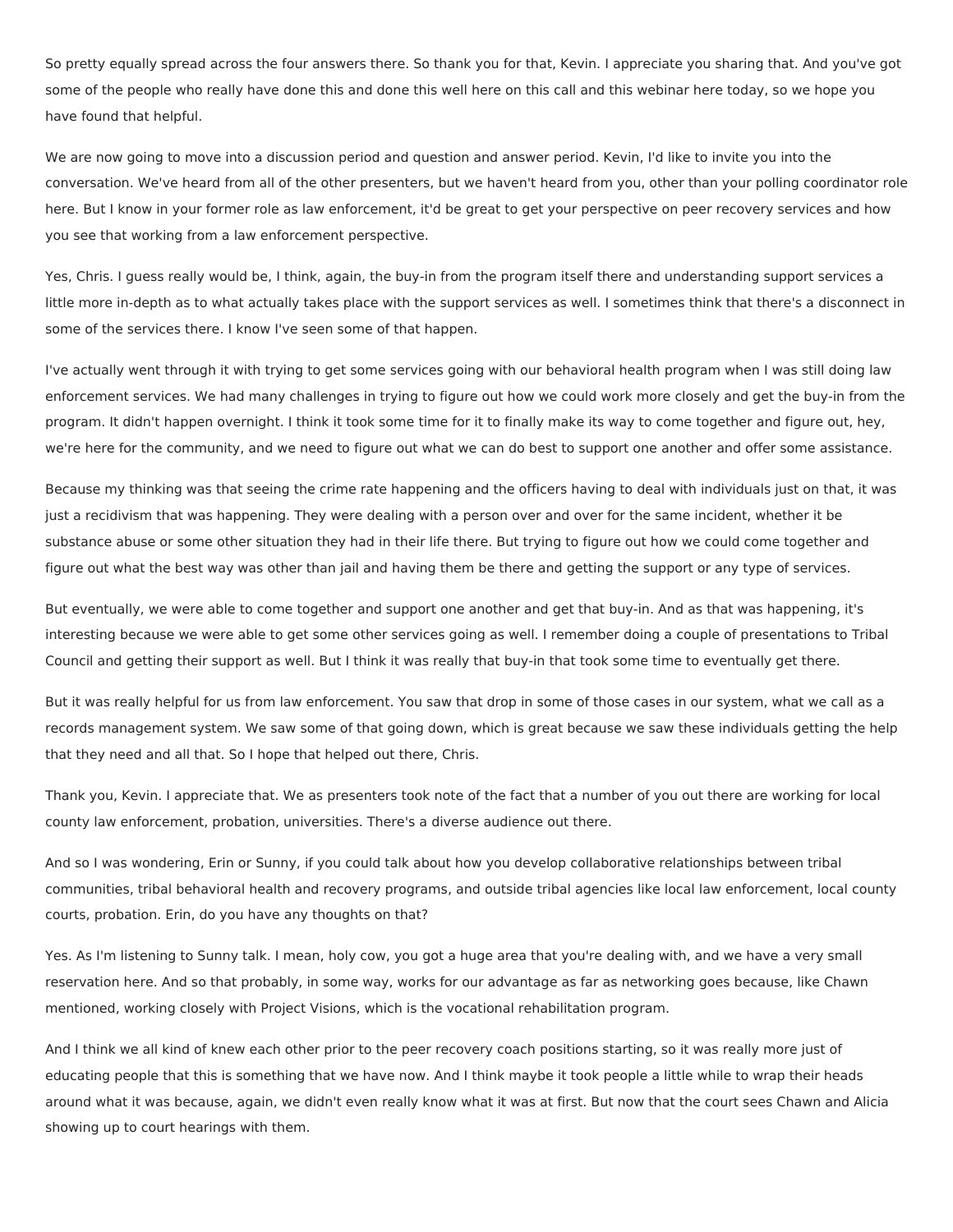And the probation officers know who they are and they utilize them now, like, hey, Chawn, I've been trying to get ahold of so and so. I know that you're working with that person. Could you pass along a message?

 So for us, it was probably a little easier. It was just a matter of helping people make that connection and really understand what the role of this position was.

 Thank you, Erin. Sunny, anything to add in terms of networking with surrounding counties, law enforcement, et cetera in your large jurisdiction?

 Well, a couple of things within our community. So we have a community that's within the reservation. It's all deeded land, and so it definitely adds to those jurisdiction issues. And so having those really close relationships with these other jurisdictions is really, really important.

 So the city of Riverton is surrounded by the reservation, but it's within the borders of the reservation, but it's all non-Indian land within that area. And then we have to deal with the state jurisdiction, Fremont County jurisdiction. And I think that we really saw those connections with the COVID outbreak is that a lot of our transient clients, we had to all come together and work together.

 And our peers kind of led this group into going and talking to our transient population, saying, hey, we need to work on getting you guys tested. We need to get you into quarantine, things like that. I mean, really they were on the ground. They did the groundwork. They walked from place to place within that community to talk to those individuals to try and get them the services that they needed.

 And that's one thing about the peers that I really love, is that they're willing to do that groundwork because a lot of them have been there. And they've been in that situation where they know what they need and the resources that they have. And the other thing is I really feel like the community, the clients, trust them and know that they've been there too, and so that gives them hope. And one of the strongest things about peer to peer recovery is hope.

 And so our law enforcement community, they're really supportive of our peers because they know that if anything goes on, they can call them and say, hey, we have so-and-so here. It's looking pretty bad. Maybe you could come talk to him about getting into treatment. Give him some options, just maybe talk to him.

 And our peers are willing to do that. And so that's something that we don't ask of our peers, but that's something that they always do is that they always go out to the community. They have a good working relationship with all the jurisdictions that we have.

 And so that's something that I definitely appreciate, too. To me, they're also our outreach crew. They're our outreach crew. They're advocating for our program. They're advocating for their clients. That requires communication with all the other jurisdictions..

 Thank you, Sunny, appreciate that. And it sounds like we're getting a little of the wind from Wind River in your microphone there, so hopefully you're not too blown away there. So thank you.

 We've had several questions asking about where you find the handouts and we've been responding. But just in case you haven't seen that, there is a handouts tab, and you can click on that handout tab and download the handout. And then when you take the evaluation, again, to repeat, you'll get the certification or the credit for having attended the webinar emailed to you. Chawn, I have a question for you about--

Sure.

--the people who are slippers, quote unquote, using your term. Do you think their trauma has anything to do with that?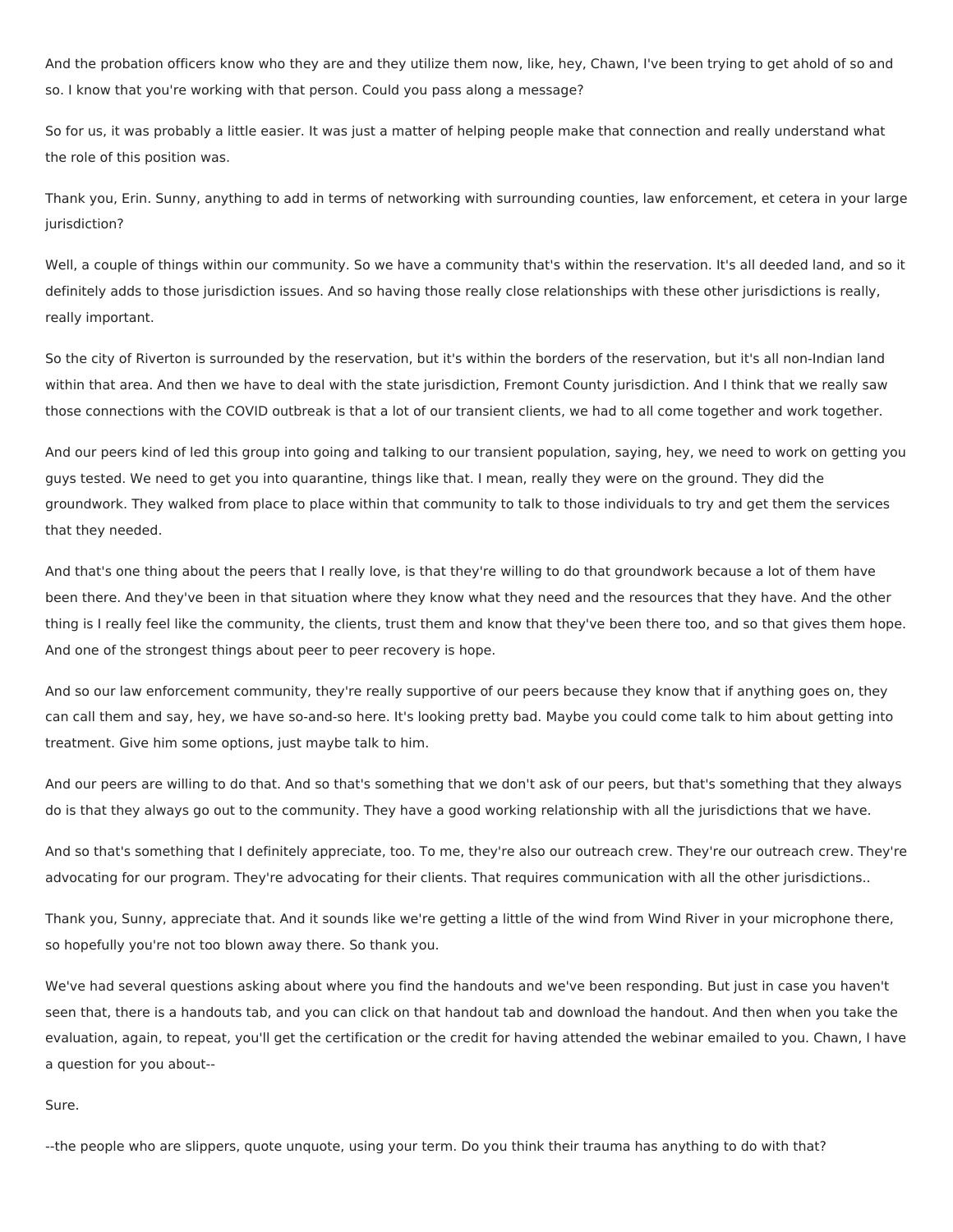Oh, that's a good question. I think so, because we just had a thing on trauma over here and we're going to have another thing on trauma. When I get back from my powwow over here, we're going to have it. And his name's Hunter Genia. He's going to be doing a thing on Native American and trauma and historical trauma.

 And I think that does have a lot to do with it because certain traumas where they go back to that-- just like right now they're having trauma with the COVID, a lot of my clients are going back to using. And that's what I would especially think some of them would go back to because even though it's not safe, to them, it's something that they know, that they will go if some kind of trauma happens, like they thinking they're going to get COVID or they're worrying about it.

Thank you, Chawn. I appreciate that.

 I wanted to add something to your-- we're starting on Hannahville Res is a neighborhood watch, and that was through how you were saying with police officers. That's through drug coalition. We have a drug coalition. We have drug coalition meetings, and that's the community outside that helps join some of the teachers, nurses, police officers, maybe a council member, that we go get together.

 And say a certain drug rears its ugly head on the Res again, we'll do billboards. With the community right now, we got neighborhood watch signs donated to us just recently. And we're working on having maybe a Drug Awareness Day again. So those are good too, those drug awareness days, when everybody's involved. Thanks.

 Thank you, Chawn. I appreciate that. Someone asked also, do you help peers find jobs and housing? Is that part of what you do as a peer recovery coach as well?

 Yes, I do. I'll take them to job interviews. Sometimes I'll give them a ride to Visions. That's voc rehab, and they can do job interviews, and they have a job specialist at voc rehab that they can help with their resumes or send out things like that.

 But I do help them with it, and I help them with taking them to college if they need a ride to college. Or sometimes, even if they can't get nobody, I say, you call me, and I will give you a ride and drop you off to work because I've got a car. I couldn't believe I got a car for my job, and I use that to help them, and that comes in handy too.

Thank you, Chawn. Looks like Denise says she has a good question to toss out. Denise?

 There's a question about how the community views substance use and substance use disorder prior to starting the recovery coach program, and how has the culture changed since implementing the program?

I feel like that's a really big question.

Five words or less, Erin. Come on.

 OK. I think it's just stigmatized. I think that anyone in our field is trying to fight that stigma. I think we're learning more. I think neurobiology is coming a long way with that.

 But there is still just a huge amount of stigma here. I think, obviously, recovery coaches help. Because I said before Chawn started talking, you're just going to understand why Chawn is such a great recovery coach. And I'm quite sure anybody that's been listening to him does because he's so nonjudgmental about it. He said, if somebody has a desire to quit using, or maybe even they're working up a desire to quit using.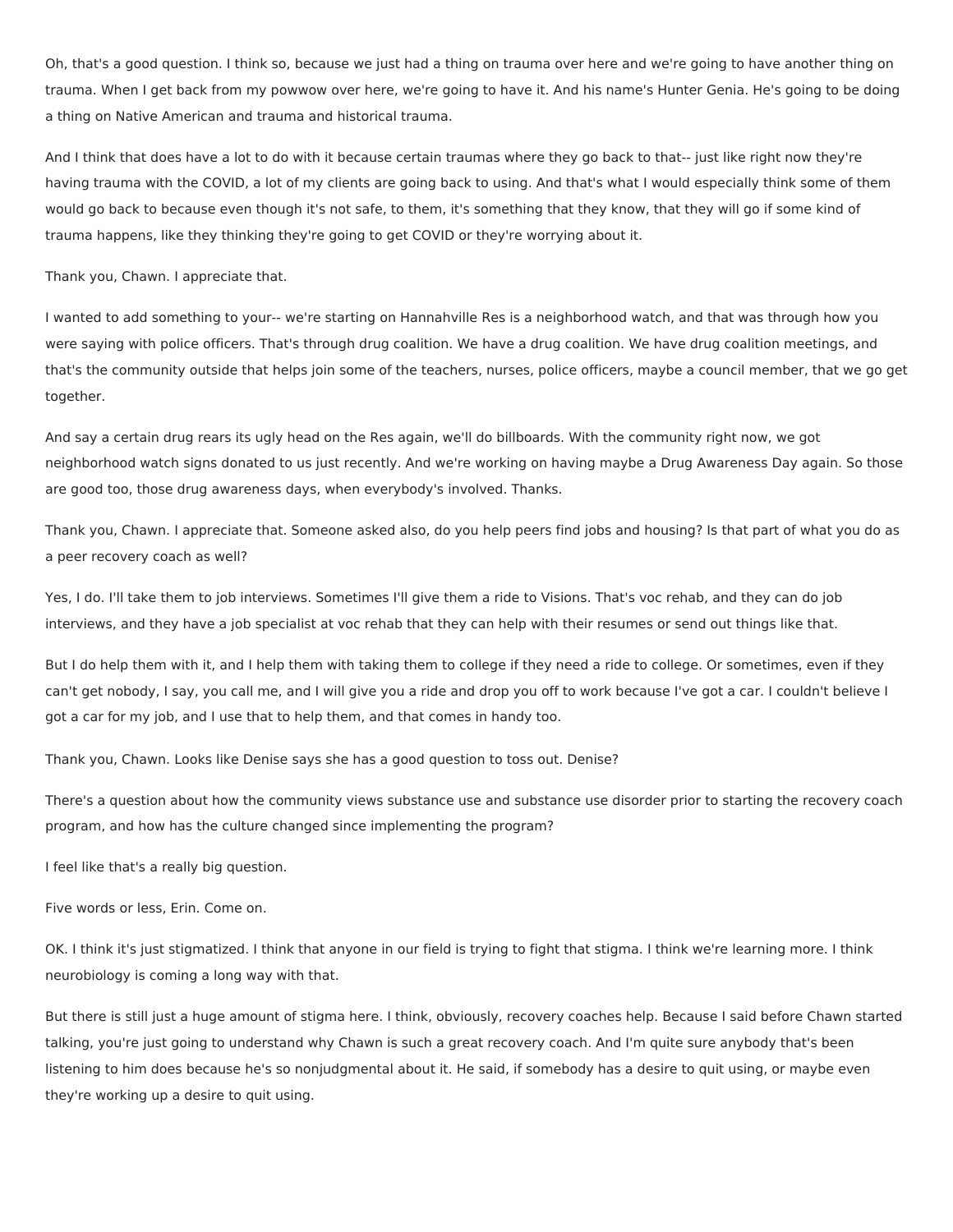So I think that that mindset helps. I think that has contributed to more understanding and acceptance of the fact that these substance use disorders are a chemical, a biological thing. It's like mental health. When we talk about depression, anxiety, and that shaming people doesn't work.

 We know this, and so I think that we're all working on the same team with that, and I want to say we're making headway with that. I think that just as a broader society, we have a long way to go with that. But hopefully we're chipping away.

 Thank you, Erin, appreciate that. Unfortunately, we are at a point in this webinar where we're not able to take any more questions at this point. But for now, we do have one more thing we want to do here. So I'm going to stop with the questions and close this question and answer period. But what I'm going to do now, you've been hearing Denise talk, and I'm going to actually turn it over to you now, Denise, to be able to go ahead and do this final piece here.

 Thank you, Chris. Hi, everyone. We're kind of excited because we have something new to share with you, and it's a great opportunity. I also work with Altarum's-- sorry, I lost my screen for a second there-- I also work with Altarum's BJA COSSAP Technical Assistance Center Altarum.

 And in partnership, we're going to be working with the National Criminal Justice Training Center to offer a community of practice around tribal peer recovery support services. And this is an opportunity for you to join four (4) two-hour virtual sessions, where we're going to have in-depth conversation with other tribes who are implementing or planning to implement a peer recovery support services program. So a lot of the questions that you're asking today, there'll be an opportunity to really engage with other people and some of those questions.

 The sessions will be monthly, starting in August, and you can see we noted the times and dates below. This is a situation where we would want people to do their best to attend all four because it's about building a community and a community of sharing and the community of practice and not just about coming to hear. It's about coming to learn, interact.

 And we do have to put out eligibility on this because we do anticipate there being a good response to this. And I think it's going to be a great opportunity. So at this point, we're going to keep our numbers fairly small so that we have a good, interactive group.

 We're looking for people who are either implementing a tribal PRSS program now or you're actively developing one. So we really want people to come together to talk about what's happening, what challenges are you dealing with, what successes have you had, sharing experiences. And if you think you meet that criteria, we would love to have you submit an interest form.

 And we just put a link in the chat for everyone. You can click on that link, and you can answer a few simple questions. We wanted to make it as easy as possible for you. And let us know if you're interested.

 We're going to take a look at all of those who express interest. We're going to identify some initial participants. If we have a ton of people interested, we may end up considering a second cohort at some point later. But if you're interested, please click on that link, fill out the form, and we will be notifying you before August 10th.

 So please watch your inbox and visit <www.ncjtc.org> for registration information for these community of practice sessions and other training and technical assistance opportunities. In closing, we would like to share some brief information on additional training and technical assistance opportunities. The National Criminal Justice Training Center, NCJTC, which I always have trouble saying that acronym, is a training and technical assistance provider for Coordinated Tribal Assistance Solicitation Purpose Area Three grantees, CTAS-3 grantees, Purpose Area Three, and non-grantee tribal agencies focused on implementing system-wide strategies to address crime issues related to alcohol and substance abuse in tribal communities.